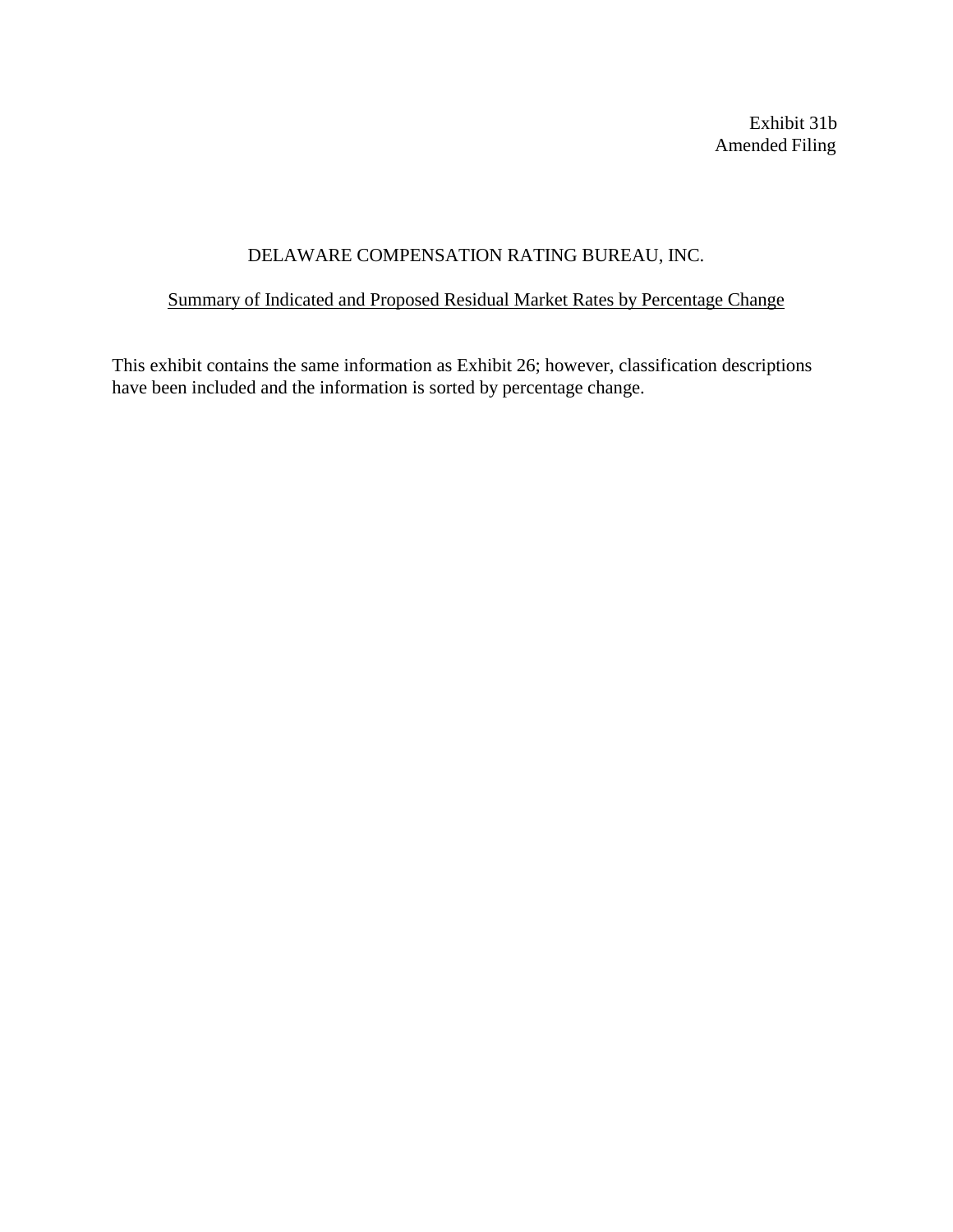| Code<br><b>Class Description</b><br><b>Pre Surcharge</b><br><b>Pre Surcharge</b><br>% Change<br><b>Post Surcharge</b><br><u>Grp</u><br>474<br><b>NR</b><br>Electric Power or Electric Transmission Equipment Mfg.<br>2.41<br>2.20<br>2.20<br>2.26<br>$\mathbf{1}$<br>$-8.71$<br>3<br>904<br>N <sub>R</sub><br>6.28<br>5.85<br>5.85<br>$-6.85$<br>6.00<br><b>Investigative Agency</b><br>3<br>2.47<br>2.36<br>2.36<br>$-4.45$<br>2.42<br>961<br>Hospital<br>$\mathbf{1}$<br>257<br><b>NR</b><br>Paper Container Mfg<br>10.46<br>10.10<br>10.10<br>$-3.44$<br>10.36<br>${\sf NR}$<br>Bakery, Wholesale<br>9.44<br>$-2.78$<br>9.69<br>$\mathbf{1}$<br>105<br>9.71<br>9.44<br>7.67<br>$-1.79$<br>7.87<br>255<br><b>NR</b><br>7.81<br>7.67<br>1<br>Paper Mfg<br><b>NR</b><br>2.86<br>2.81<br>2.81<br>$-1.75$<br>2.88<br>0771<br>Non-Rateable Element - Class 4771<br>1<br>4771<br><b>NR</b><br>Explosives or Ammunition Mfg., NOC<br>11.35<br>11.16<br>11.16<br>$-1.67$<br>11.45<br>1<br>3<br>1.43<br>1.41<br>1.41<br>$-1.40$<br>1.45<br>951<br>Salesmen - Outside<br>3<br>Aircraft Passenger Surcharge<br>100.00<br>100.00<br>100.00<br>0.00<br>102.60<br>9108<br><b>NR</b><br>3<br>9985<br><b>NR</b><br>0.00<br><b>Radiation Exposure</b><br>Α<br>Α<br>Α<br>Α<br>535<br><b>NR</b><br>7.12<br>7.13<br>7.13<br>0.14<br>7.32<br>1<br>Glassware Mfg, NOC<br>$\mathbf{1}$<br><b>NR</b><br>2.82<br>2.82<br>0.36<br>2.89<br>483<br>Office Machine Mfg<br>2.81<br>3<br>1.41<br>1.44<br>963<br>Churches<br>1.39<br>1.41<br>1.45<br>$\mathbf{1}$<br><b>NR</b><br>5.58<br>5.58<br>5.73<br>486<br>Lightbulb/Electronic Tube Manufacturing<br>5.49<br>1.64<br><b>NR</b><br>9.27<br>9.44<br>9.44<br>1.83<br>9.69<br>1<br>415<br><b>Fabricated Plate Work</b><br>3<br>4.93<br>5.04<br>5.04<br>2.23<br>5.17<br>865<br>Poultry/Fish Dealer/Processor<br>$\mathbf{1}$<br>Rolling, Drawing, or Extruding Non-Ferrous Metal<br>6.69<br>6.86<br>6.86<br>2.54<br>7.04<br>403<br>NR.<br><b>NR</b><br>Rolling, Drawing, or Extruding Non-Ferrous Metal - Temp.<br>6.69<br>7.36<br>6.86<br>2.54<br>7.04<br>$\mathbf{1}$<br>491<br><b>NR</b><br>9.40<br>9.67<br>9.67<br>2.87<br>9.92<br>$\mathbf{1}$<br>451<br>Auto Body Mfg<br>495<br><b>NR</b><br>Auto Body Mfg - Temporary Staffing Class<br>9.40<br>10.36<br>9.67<br>2.87<br>9.92<br>$\mathbf{1}$<br>$\mathbf{1}$<br>555<br>Drug & Medicine Mfg.<br>1.73<br>1.78<br>1.78<br>2.89<br>1.83<br>$\overline{2}$<br>8.35<br>675<br>Machinery or Equipment Erection<br>8.11<br>8.35<br>2.96<br>9.17<br><b>Steel Foundries</b><br>14.75<br>15.19<br>15.19<br>2.98<br>15.58<br>$\mathbf{1}$<br>421<br>NR.<br>3<br>819<br>Auto Salesmen<br>1.64<br>1.69<br>1.69<br>3.05<br>1.73<br>227<br>9.00<br>9.00<br>3.09<br>9.23<br>$\mathbf{1}$<br>8.73<br>Oilcloth Mfg<br>5.93<br>6.08<br>$\mathbf{1}$<br>755<br><b>Electric Utilities</b><br>5.75<br>5.93<br>3.13<br>${\sf NR}$<br>3.52<br>$\mathbf{1}$<br>107<br>7.10<br>7.35<br>7.35<br>7.54<br>Candy Mfg<br>N <sub>R</sub><br>3.52<br>7.54<br>$\mathbf{1}$<br>187<br>Candy Mfg - Temporary Staffing Class<br>7.10<br>7.91<br>7.35<br>7.94<br>3.52<br>8.15<br>$\mathbf{1}$<br>464<br>Machinery Mfg., N.O.C.<br>7.67<br>7.94<br>3<br>5.59<br>3.52<br>5.74<br>973<br>Hotel, All Other Employees<br>5.40<br>5.59<br>3<br>4.20<br>899<br><b>NR</b><br>Bar and Tavern<br>3.95<br>4.09<br>4.09<br>3.54<br>$\mathbf{1}$<br>4.78<br>4.95<br>4.95<br>3.56<br>5.08<br>506<br><b>NR</b><br>Powder Metal Prod Mfg<br>8.41<br>3.57<br>8.63<br>$\mathbf{1}$<br>221<br>Plastics Mfg, Injection Molding<br>8.12<br>8.41<br>8.12<br>7.83<br>8.41<br>3.57<br>8.63<br>$\mathbf{1}$<br>275<br><b>NR</b><br>Plastics Mfg, Injection Molding - Temp. Staffing Class<br>757<br>Telecommunication Co.<br>3.08<br>3.19<br>3.19<br>3.57<br>3.27<br>1<br>3<br>2.79<br>2.89<br>2.89<br>3.58<br>2.97<br>986<br>NR.<br>Shelter or Halfway House<br>$\overline{c}$<br><b>NR</b><br>7.68<br>7.68<br>3.64<br>7.88<br>718<br>Boat Bldg/Repair<br>7.41<br><b>NR</b><br>Spinning & Weaving<br>5.09<br>5.09<br>3.67<br>5.22<br>1<br>132<br>4.91<br>3.24<br>3.36<br>3.36<br>3.70<br>3.45<br>1<br>459<br><b>NR</b><br>Eyelet Mfg<br><b>NR</b><br>7.83<br>8.12<br>8.12<br>3.70<br>8.33<br>$\mathbf{1}$<br>513<br>Potteries, NOC<br>406<br>Rolling Mill - Ferrous<br>11.13<br>11.55<br>11.55<br>3.77<br>11.85<br>$\mathbf{1}$<br>$\mathbf{1}$<br>465<br>N <sub>R</sub><br>7.17<br>7.44<br>7.44<br>3.77<br>7.63<br>Conveyor Or Hoisting Systems Mfg<br>225<br>Rubber Goods Mfg<br>8.07<br>8.38<br>8.38<br>3.84<br>8.60<br>$\mathbf{1}$<br>$\mathbf{1}$<br>101<br>8.82<br>9.16<br>9.16<br>3.85<br>9.40<br><b>Grain Milling</b> | Ind | <b>Class</b> |  | <b>Current Rate</b><br>Pre DCCPAP | <b>Indicated Rate</b><br><b>Pre DCCPAP</b> | <b>Proposed Rate</b><br><b>Pre DCCPAP</b><br><b>Pre Surcharge</b> | <b>Proposed</b> | <b>Proposed Rate</b><br><b>Incl DCCPAP</b> |
|---------------------------------------------------------------------------------------------------------------------------------------------------------------------------------------------------------------------------------------------------------------------------------------------------------------------------------------------------------------------------------------------------------------------------------------------------------------------------------------------------------------------------------------------------------------------------------------------------------------------------------------------------------------------------------------------------------------------------------------------------------------------------------------------------------------------------------------------------------------------------------------------------------------------------------------------------------------------------------------------------------------------------------------------------------------------------------------------------------------------------------------------------------------------------------------------------------------------------------------------------------------------------------------------------------------------------------------------------------------------------------------------------------------------------------------------------------------------------------------------------------------------------------------------------------------------------------------------------------------------------------------------------------------------------------------------------------------------------------------------------------------------------------------------------------------------------------------------------------------------------------------------------------------------------------------------------------------------------------------------------------------------------------------------------------------------------------------------------------------------------------------------------------------------------------------------------------------------------------------------------------------------------------------------------------------------------------------------------------------------------------------------------------------------------------------------------------------------------------------------------------------------------------------------------------------------------------------------------------------------------------------------------------------------------------------------------------------------------------------------------------------------------------------------------------------------------------------------------------------------------------------------------------------------------------------------------------------------------------------------------------------------------------------------------------------------------------------------------------------------------------------------------------------------------------------------------------------------------------------------------------------------------------------------------------------------------------------------------------------------------------------------------------------------------------------------------------------------------------------------------------------------------------------------------------------------------------------------------------------------------------------------------------------------------------------------------------------------------------------------------------------------------------------------------------------------------------------------------------------------------------------------------------------------------------------------------------------------------------------------------------------------------------------------------------------------------------------------------------------------------------------------------------------------------------------------------------------------------------------------------------------------------------------------------------------------------------------------------------------------------------------------------------------------------------------------------------------------------------------------------------------------------------------------------------------------------------------------------------------------------------------------|-----|--------------|--|-----------------------------------|--------------------------------------------|-------------------------------------------------------------------|-----------------|--------------------------------------------|
|                                                                                                                                                                                                                                                                                                                                                                                                                                                                                                                                                                                                                                                                                                                                                                                                                                                                                                                                                                                                                                                                                                                                                                                                                                                                                                                                                                                                                                                                                                                                                                                                                                                                                                                                                                                                                                                                                                                                                                                                                                                                                                                                                                                                                                                                                                                                                                                                                                                                                                                                                                                                                                                                                                                                                                                                                                                                                                                                                                                                                                                                                                                                                                                                                                                                                                                                                                                                                                                                                                                                                                                                                                                                                                                                                                                                                                                                                                                                                                                                                                                                                                                                                                                                                                                                                                                                                                                                                                                                                                                                                                                                                                             |     |              |  |                                   |                                            |                                                                   |                 |                                            |
|                                                                                                                                                                                                                                                                                                                                                                                                                                                                                                                                                                                                                                                                                                                                                                                                                                                                                                                                                                                                                                                                                                                                                                                                                                                                                                                                                                                                                                                                                                                                                                                                                                                                                                                                                                                                                                                                                                                                                                                                                                                                                                                                                                                                                                                                                                                                                                                                                                                                                                                                                                                                                                                                                                                                                                                                                                                                                                                                                                                                                                                                                                                                                                                                                                                                                                                                                                                                                                                                                                                                                                                                                                                                                                                                                                                                                                                                                                                                                                                                                                                                                                                                                                                                                                                                                                                                                                                                                                                                                                                                                                                                                                             |     |              |  |                                   |                                            |                                                                   |                 |                                            |
|                                                                                                                                                                                                                                                                                                                                                                                                                                                                                                                                                                                                                                                                                                                                                                                                                                                                                                                                                                                                                                                                                                                                                                                                                                                                                                                                                                                                                                                                                                                                                                                                                                                                                                                                                                                                                                                                                                                                                                                                                                                                                                                                                                                                                                                                                                                                                                                                                                                                                                                                                                                                                                                                                                                                                                                                                                                                                                                                                                                                                                                                                                                                                                                                                                                                                                                                                                                                                                                                                                                                                                                                                                                                                                                                                                                                                                                                                                                                                                                                                                                                                                                                                                                                                                                                                                                                                                                                                                                                                                                                                                                                                                             |     |              |  |                                   |                                            |                                                                   |                 |                                            |
|                                                                                                                                                                                                                                                                                                                                                                                                                                                                                                                                                                                                                                                                                                                                                                                                                                                                                                                                                                                                                                                                                                                                                                                                                                                                                                                                                                                                                                                                                                                                                                                                                                                                                                                                                                                                                                                                                                                                                                                                                                                                                                                                                                                                                                                                                                                                                                                                                                                                                                                                                                                                                                                                                                                                                                                                                                                                                                                                                                                                                                                                                                                                                                                                                                                                                                                                                                                                                                                                                                                                                                                                                                                                                                                                                                                                                                                                                                                                                                                                                                                                                                                                                                                                                                                                                                                                                                                                                                                                                                                                                                                                                                             |     |              |  |                                   |                                            |                                                                   |                 |                                            |
|                                                                                                                                                                                                                                                                                                                                                                                                                                                                                                                                                                                                                                                                                                                                                                                                                                                                                                                                                                                                                                                                                                                                                                                                                                                                                                                                                                                                                                                                                                                                                                                                                                                                                                                                                                                                                                                                                                                                                                                                                                                                                                                                                                                                                                                                                                                                                                                                                                                                                                                                                                                                                                                                                                                                                                                                                                                                                                                                                                                                                                                                                                                                                                                                                                                                                                                                                                                                                                                                                                                                                                                                                                                                                                                                                                                                                                                                                                                                                                                                                                                                                                                                                                                                                                                                                                                                                                                                                                                                                                                                                                                                                                             |     |              |  |                                   |                                            |                                                                   |                 |                                            |
|                                                                                                                                                                                                                                                                                                                                                                                                                                                                                                                                                                                                                                                                                                                                                                                                                                                                                                                                                                                                                                                                                                                                                                                                                                                                                                                                                                                                                                                                                                                                                                                                                                                                                                                                                                                                                                                                                                                                                                                                                                                                                                                                                                                                                                                                                                                                                                                                                                                                                                                                                                                                                                                                                                                                                                                                                                                                                                                                                                                                                                                                                                                                                                                                                                                                                                                                                                                                                                                                                                                                                                                                                                                                                                                                                                                                                                                                                                                                                                                                                                                                                                                                                                                                                                                                                                                                                                                                                                                                                                                                                                                                                                             |     |              |  |                                   |                                            |                                                                   |                 |                                            |
|                                                                                                                                                                                                                                                                                                                                                                                                                                                                                                                                                                                                                                                                                                                                                                                                                                                                                                                                                                                                                                                                                                                                                                                                                                                                                                                                                                                                                                                                                                                                                                                                                                                                                                                                                                                                                                                                                                                                                                                                                                                                                                                                                                                                                                                                                                                                                                                                                                                                                                                                                                                                                                                                                                                                                                                                                                                                                                                                                                                                                                                                                                                                                                                                                                                                                                                                                                                                                                                                                                                                                                                                                                                                                                                                                                                                                                                                                                                                                                                                                                                                                                                                                                                                                                                                                                                                                                                                                                                                                                                                                                                                                                             |     |              |  |                                   |                                            |                                                                   |                 |                                            |
|                                                                                                                                                                                                                                                                                                                                                                                                                                                                                                                                                                                                                                                                                                                                                                                                                                                                                                                                                                                                                                                                                                                                                                                                                                                                                                                                                                                                                                                                                                                                                                                                                                                                                                                                                                                                                                                                                                                                                                                                                                                                                                                                                                                                                                                                                                                                                                                                                                                                                                                                                                                                                                                                                                                                                                                                                                                                                                                                                                                                                                                                                                                                                                                                                                                                                                                                                                                                                                                                                                                                                                                                                                                                                                                                                                                                                                                                                                                                                                                                                                                                                                                                                                                                                                                                                                                                                                                                                                                                                                                                                                                                                                             |     |              |  |                                   |                                            |                                                                   |                 |                                            |
|                                                                                                                                                                                                                                                                                                                                                                                                                                                                                                                                                                                                                                                                                                                                                                                                                                                                                                                                                                                                                                                                                                                                                                                                                                                                                                                                                                                                                                                                                                                                                                                                                                                                                                                                                                                                                                                                                                                                                                                                                                                                                                                                                                                                                                                                                                                                                                                                                                                                                                                                                                                                                                                                                                                                                                                                                                                                                                                                                                                                                                                                                                                                                                                                                                                                                                                                                                                                                                                                                                                                                                                                                                                                                                                                                                                                                                                                                                                                                                                                                                                                                                                                                                                                                                                                                                                                                                                                                                                                                                                                                                                                                                             |     |              |  |                                   |                                            |                                                                   |                 |                                            |
|                                                                                                                                                                                                                                                                                                                                                                                                                                                                                                                                                                                                                                                                                                                                                                                                                                                                                                                                                                                                                                                                                                                                                                                                                                                                                                                                                                                                                                                                                                                                                                                                                                                                                                                                                                                                                                                                                                                                                                                                                                                                                                                                                                                                                                                                                                                                                                                                                                                                                                                                                                                                                                                                                                                                                                                                                                                                                                                                                                                                                                                                                                                                                                                                                                                                                                                                                                                                                                                                                                                                                                                                                                                                                                                                                                                                                                                                                                                                                                                                                                                                                                                                                                                                                                                                                                                                                                                                                                                                                                                                                                                                                                             |     |              |  |                                   |                                            |                                                                   |                 |                                            |
|                                                                                                                                                                                                                                                                                                                                                                                                                                                                                                                                                                                                                                                                                                                                                                                                                                                                                                                                                                                                                                                                                                                                                                                                                                                                                                                                                                                                                                                                                                                                                                                                                                                                                                                                                                                                                                                                                                                                                                                                                                                                                                                                                                                                                                                                                                                                                                                                                                                                                                                                                                                                                                                                                                                                                                                                                                                                                                                                                                                                                                                                                                                                                                                                                                                                                                                                                                                                                                                                                                                                                                                                                                                                                                                                                                                                                                                                                                                                                                                                                                                                                                                                                                                                                                                                                                                                                                                                                                                                                                                                                                                                                                             |     |              |  |                                   |                                            |                                                                   |                 |                                            |
|                                                                                                                                                                                                                                                                                                                                                                                                                                                                                                                                                                                                                                                                                                                                                                                                                                                                                                                                                                                                                                                                                                                                                                                                                                                                                                                                                                                                                                                                                                                                                                                                                                                                                                                                                                                                                                                                                                                                                                                                                                                                                                                                                                                                                                                                                                                                                                                                                                                                                                                                                                                                                                                                                                                                                                                                                                                                                                                                                                                                                                                                                                                                                                                                                                                                                                                                                                                                                                                                                                                                                                                                                                                                                                                                                                                                                                                                                                                                                                                                                                                                                                                                                                                                                                                                                                                                                                                                                                                                                                                                                                                                                                             |     |              |  |                                   |                                            |                                                                   |                 |                                            |
|                                                                                                                                                                                                                                                                                                                                                                                                                                                                                                                                                                                                                                                                                                                                                                                                                                                                                                                                                                                                                                                                                                                                                                                                                                                                                                                                                                                                                                                                                                                                                                                                                                                                                                                                                                                                                                                                                                                                                                                                                                                                                                                                                                                                                                                                                                                                                                                                                                                                                                                                                                                                                                                                                                                                                                                                                                                                                                                                                                                                                                                                                                                                                                                                                                                                                                                                                                                                                                                                                                                                                                                                                                                                                                                                                                                                                                                                                                                                                                                                                                                                                                                                                                                                                                                                                                                                                                                                                                                                                                                                                                                                                                             |     |              |  |                                   |                                            |                                                                   |                 |                                            |
|                                                                                                                                                                                                                                                                                                                                                                                                                                                                                                                                                                                                                                                                                                                                                                                                                                                                                                                                                                                                                                                                                                                                                                                                                                                                                                                                                                                                                                                                                                                                                                                                                                                                                                                                                                                                                                                                                                                                                                                                                                                                                                                                                                                                                                                                                                                                                                                                                                                                                                                                                                                                                                                                                                                                                                                                                                                                                                                                                                                                                                                                                                                                                                                                                                                                                                                                                                                                                                                                                                                                                                                                                                                                                                                                                                                                                                                                                                                                                                                                                                                                                                                                                                                                                                                                                                                                                                                                                                                                                                                                                                                                                                             |     |              |  |                                   |                                            |                                                                   |                 |                                            |
|                                                                                                                                                                                                                                                                                                                                                                                                                                                                                                                                                                                                                                                                                                                                                                                                                                                                                                                                                                                                                                                                                                                                                                                                                                                                                                                                                                                                                                                                                                                                                                                                                                                                                                                                                                                                                                                                                                                                                                                                                                                                                                                                                                                                                                                                                                                                                                                                                                                                                                                                                                                                                                                                                                                                                                                                                                                                                                                                                                                                                                                                                                                                                                                                                                                                                                                                                                                                                                                                                                                                                                                                                                                                                                                                                                                                                                                                                                                                                                                                                                                                                                                                                                                                                                                                                                                                                                                                                                                                                                                                                                                                                                             |     |              |  |                                   |                                            |                                                                   |                 |                                            |
|                                                                                                                                                                                                                                                                                                                                                                                                                                                                                                                                                                                                                                                                                                                                                                                                                                                                                                                                                                                                                                                                                                                                                                                                                                                                                                                                                                                                                                                                                                                                                                                                                                                                                                                                                                                                                                                                                                                                                                                                                                                                                                                                                                                                                                                                                                                                                                                                                                                                                                                                                                                                                                                                                                                                                                                                                                                                                                                                                                                                                                                                                                                                                                                                                                                                                                                                                                                                                                                                                                                                                                                                                                                                                                                                                                                                                                                                                                                                                                                                                                                                                                                                                                                                                                                                                                                                                                                                                                                                                                                                                                                                                                             |     |              |  |                                   |                                            |                                                                   |                 |                                            |
|                                                                                                                                                                                                                                                                                                                                                                                                                                                                                                                                                                                                                                                                                                                                                                                                                                                                                                                                                                                                                                                                                                                                                                                                                                                                                                                                                                                                                                                                                                                                                                                                                                                                                                                                                                                                                                                                                                                                                                                                                                                                                                                                                                                                                                                                                                                                                                                                                                                                                                                                                                                                                                                                                                                                                                                                                                                                                                                                                                                                                                                                                                                                                                                                                                                                                                                                                                                                                                                                                                                                                                                                                                                                                                                                                                                                                                                                                                                                                                                                                                                                                                                                                                                                                                                                                                                                                                                                                                                                                                                                                                                                                                             |     |              |  |                                   |                                            |                                                                   |                 |                                            |
|                                                                                                                                                                                                                                                                                                                                                                                                                                                                                                                                                                                                                                                                                                                                                                                                                                                                                                                                                                                                                                                                                                                                                                                                                                                                                                                                                                                                                                                                                                                                                                                                                                                                                                                                                                                                                                                                                                                                                                                                                                                                                                                                                                                                                                                                                                                                                                                                                                                                                                                                                                                                                                                                                                                                                                                                                                                                                                                                                                                                                                                                                                                                                                                                                                                                                                                                                                                                                                                                                                                                                                                                                                                                                                                                                                                                                                                                                                                                                                                                                                                                                                                                                                                                                                                                                                                                                                                                                                                                                                                                                                                                                                             |     |              |  |                                   |                                            |                                                                   |                 |                                            |
|                                                                                                                                                                                                                                                                                                                                                                                                                                                                                                                                                                                                                                                                                                                                                                                                                                                                                                                                                                                                                                                                                                                                                                                                                                                                                                                                                                                                                                                                                                                                                                                                                                                                                                                                                                                                                                                                                                                                                                                                                                                                                                                                                                                                                                                                                                                                                                                                                                                                                                                                                                                                                                                                                                                                                                                                                                                                                                                                                                                                                                                                                                                                                                                                                                                                                                                                                                                                                                                                                                                                                                                                                                                                                                                                                                                                                                                                                                                                                                                                                                                                                                                                                                                                                                                                                                                                                                                                                                                                                                                                                                                                                                             |     |              |  |                                   |                                            |                                                                   |                 |                                            |
|                                                                                                                                                                                                                                                                                                                                                                                                                                                                                                                                                                                                                                                                                                                                                                                                                                                                                                                                                                                                                                                                                                                                                                                                                                                                                                                                                                                                                                                                                                                                                                                                                                                                                                                                                                                                                                                                                                                                                                                                                                                                                                                                                                                                                                                                                                                                                                                                                                                                                                                                                                                                                                                                                                                                                                                                                                                                                                                                                                                                                                                                                                                                                                                                                                                                                                                                                                                                                                                                                                                                                                                                                                                                                                                                                                                                                                                                                                                                                                                                                                                                                                                                                                                                                                                                                                                                                                                                                                                                                                                                                                                                                                             |     |              |  |                                   |                                            |                                                                   |                 |                                            |
|                                                                                                                                                                                                                                                                                                                                                                                                                                                                                                                                                                                                                                                                                                                                                                                                                                                                                                                                                                                                                                                                                                                                                                                                                                                                                                                                                                                                                                                                                                                                                                                                                                                                                                                                                                                                                                                                                                                                                                                                                                                                                                                                                                                                                                                                                                                                                                                                                                                                                                                                                                                                                                                                                                                                                                                                                                                                                                                                                                                                                                                                                                                                                                                                                                                                                                                                                                                                                                                                                                                                                                                                                                                                                                                                                                                                                                                                                                                                                                                                                                                                                                                                                                                                                                                                                                                                                                                                                                                                                                                                                                                                                                             |     |              |  |                                   |                                            |                                                                   |                 |                                            |
|                                                                                                                                                                                                                                                                                                                                                                                                                                                                                                                                                                                                                                                                                                                                                                                                                                                                                                                                                                                                                                                                                                                                                                                                                                                                                                                                                                                                                                                                                                                                                                                                                                                                                                                                                                                                                                                                                                                                                                                                                                                                                                                                                                                                                                                                                                                                                                                                                                                                                                                                                                                                                                                                                                                                                                                                                                                                                                                                                                                                                                                                                                                                                                                                                                                                                                                                                                                                                                                                                                                                                                                                                                                                                                                                                                                                                                                                                                                                                                                                                                                                                                                                                                                                                                                                                                                                                                                                                                                                                                                                                                                                                                             |     |              |  |                                   |                                            |                                                                   |                 |                                            |
|                                                                                                                                                                                                                                                                                                                                                                                                                                                                                                                                                                                                                                                                                                                                                                                                                                                                                                                                                                                                                                                                                                                                                                                                                                                                                                                                                                                                                                                                                                                                                                                                                                                                                                                                                                                                                                                                                                                                                                                                                                                                                                                                                                                                                                                                                                                                                                                                                                                                                                                                                                                                                                                                                                                                                                                                                                                                                                                                                                                                                                                                                                                                                                                                                                                                                                                                                                                                                                                                                                                                                                                                                                                                                                                                                                                                                                                                                                                                                                                                                                                                                                                                                                                                                                                                                                                                                                                                                                                                                                                                                                                                                                             |     |              |  |                                   |                                            |                                                                   |                 |                                            |
|                                                                                                                                                                                                                                                                                                                                                                                                                                                                                                                                                                                                                                                                                                                                                                                                                                                                                                                                                                                                                                                                                                                                                                                                                                                                                                                                                                                                                                                                                                                                                                                                                                                                                                                                                                                                                                                                                                                                                                                                                                                                                                                                                                                                                                                                                                                                                                                                                                                                                                                                                                                                                                                                                                                                                                                                                                                                                                                                                                                                                                                                                                                                                                                                                                                                                                                                                                                                                                                                                                                                                                                                                                                                                                                                                                                                                                                                                                                                                                                                                                                                                                                                                                                                                                                                                                                                                                                                                                                                                                                                                                                                                                             |     |              |  |                                   |                                            |                                                                   |                 |                                            |
|                                                                                                                                                                                                                                                                                                                                                                                                                                                                                                                                                                                                                                                                                                                                                                                                                                                                                                                                                                                                                                                                                                                                                                                                                                                                                                                                                                                                                                                                                                                                                                                                                                                                                                                                                                                                                                                                                                                                                                                                                                                                                                                                                                                                                                                                                                                                                                                                                                                                                                                                                                                                                                                                                                                                                                                                                                                                                                                                                                                                                                                                                                                                                                                                                                                                                                                                                                                                                                                                                                                                                                                                                                                                                                                                                                                                                                                                                                                                                                                                                                                                                                                                                                                                                                                                                                                                                                                                                                                                                                                                                                                                                                             |     |              |  |                                   |                                            |                                                                   |                 |                                            |
|                                                                                                                                                                                                                                                                                                                                                                                                                                                                                                                                                                                                                                                                                                                                                                                                                                                                                                                                                                                                                                                                                                                                                                                                                                                                                                                                                                                                                                                                                                                                                                                                                                                                                                                                                                                                                                                                                                                                                                                                                                                                                                                                                                                                                                                                                                                                                                                                                                                                                                                                                                                                                                                                                                                                                                                                                                                                                                                                                                                                                                                                                                                                                                                                                                                                                                                                                                                                                                                                                                                                                                                                                                                                                                                                                                                                                                                                                                                                                                                                                                                                                                                                                                                                                                                                                                                                                                                                                                                                                                                                                                                                                                             |     |              |  |                                   |                                            |                                                                   |                 |                                            |
|                                                                                                                                                                                                                                                                                                                                                                                                                                                                                                                                                                                                                                                                                                                                                                                                                                                                                                                                                                                                                                                                                                                                                                                                                                                                                                                                                                                                                                                                                                                                                                                                                                                                                                                                                                                                                                                                                                                                                                                                                                                                                                                                                                                                                                                                                                                                                                                                                                                                                                                                                                                                                                                                                                                                                                                                                                                                                                                                                                                                                                                                                                                                                                                                                                                                                                                                                                                                                                                                                                                                                                                                                                                                                                                                                                                                                                                                                                                                                                                                                                                                                                                                                                                                                                                                                                                                                                                                                                                                                                                                                                                                                                             |     |              |  |                                   |                                            |                                                                   |                 |                                            |
|                                                                                                                                                                                                                                                                                                                                                                                                                                                                                                                                                                                                                                                                                                                                                                                                                                                                                                                                                                                                                                                                                                                                                                                                                                                                                                                                                                                                                                                                                                                                                                                                                                                                                                                                                                                                                                                                                                                                                                                                                                                                                                                                                                                                                                                                                                                                                                                                                                                                                                                                                                                                                                                                                                                                                                                                                                                                                                                                                                                                                                                                                                                                                                                                                                                                                                                                                                                                                                                                                                                                                                                                                                                                                                                                                                                                                                                                                                                                                                                                                                                                                                                                                                                                                                                                                                                                                                                                                                                                                                                                                                                                                                             |     |              |  |                                   |                                            |                                                                   |                 |                                            |
|                                                                                                                                                                                                                                                                                                                                                                                                                                                                                                                                                                                                                                                                                                                                                                                                                                                                                                                                                                                                                                                                                                                                                                                                                                                                                                                                                                                                                                                                                                                                                                                                                                                                                                                                                                                                                                                                                                                                                                                                                                                                                                                                                                                                                                                                                                                                                                                                                                                                                                                                                                                                                                                                                                                                                                                                                                                                                                                                                                                                                                                                                                                                                                                                                                                                                                                                                                                                                                                                                                                                                                                                                                                                                                                                                                                                                                                                                                                                                                                                                                                                                                                                                                                                                                                                                                                                                                                                                                                                                                                                                                                                                                             |     |              |  |                                   |                                            |                                                                   |                 |                                            |
|                                                                                                                                                                                                                                                                                                                                                                                                                                                                                                                                                                                                                                                                                                                                                                                                                                                                                                                                                                                                                                                                                                                                                                                                                                                                                                                                                                                                                                                                                                                                                                                                                                                                                                                                                                                                                                                                                                                                                                                                                                                                                                                                                                                                                                                                                                                                                                                                                                                                                                                                                                                                                                                                                                                                                                                                                                                                                                                                                                                                                                                                                                                                                                                                                                                                                                                                                                                                                                                                                                                                                                                                                                                                                                                                                                                                                                                                                                                                                                                                                                                                                                                                                                                                                                                                                                                                                                                                                                                                                                                                                                                                                                             |     |              |  |                                   |                                            |                                                                   |                 |                                            |
|                                                                                                                                                                                                                                                                                                                                                                                                                                                                                                                                                                                                                                                                                                                                                                                                                                                                                                                                                                                                                                                                                                                                                                                                                                                                                                                                                                                                                                                                                                                                                                                                                                                                                                                                                                                                                                                                                                                                                                                                                                                                                                                                                                                                                                                                                                                                                                                                                                                                                                                                                                                                                                                                                                                                                                                                                                                                                                                                                                                                                                                                                                                                                                                                                                                                                                                                                                                                                                                                                                                                                                                                                                                                                                                                                                                                                                                                                                                                                                                                                                                                                                                                                                                                                                                                                                                                                                                                                                                                                                                                                                                                                                             |     |              |  |                                   |                                            |                                                                   |                 |                                            |
|                                                                                                                                                                                                                                                                                                                                                                                                                                                                                                                                                                                                                                                                                                                                                                                                                                                                                                                                                                                                                                                                                                                                                                                                                                                                                                                                                                                                                                                                                                                                                                                                                                                                                                                                                                                                                                                                                                                                                                                                                                                                                                                                                                                                                                                                                                                                                                                                                                                                                                                                                                                                                                                                                                                                                                                                                                                                                                                                                                                                                                                                                                                                                                                                                                                                                                                                                                                                                                                                                                                                                                                                                                                                                                                                                                                                                                                                                                                                                                                                                                                                                                                                                                                                                                                                                                                                                                                                                                                                                                                                                                                                                                             |     |              |  |                                   |                                            |                                                                   |                 |                                            |
|                                                                                                                                                                                                                                                                                                                                                                                                                                                                                                                                                                                                                                                                                                                                                                                                                                                                                                                                                                                                                                                                                                                                                                                                                                                                                                                                                                                                                                                                                                                                                                                                                                                                                                                                                                                                                                                                                                                                                                                                                                                                                                                                                                                                                                                                                                                                                                                                                                                                                                                                                                                                                                                                                                                                                                                                                                                                                                                                                                                                                                                                                                                                                                                                                                                                                                                                                                                                                                                                                                                                                                                                                                                                                                                                                                                                                                                                                                                                                                                                                                                                                                                                                                                                                                                                                                                                                                                                                                                                                                                                                                                                                                             |     |              |  |                                   |                                            |                                                                   |                 |                                            |
|                                                                                                                                                                                                                                                                                                                                                                                                                                                                                                                                                                                                                                                                                                                                                                                                                                                                                                                                                                                                                                                                                                                                                                                                                                                                                                                                                                                                                                                                                                                                                                                                                                                                                                                                                                                                                                                                                                                                                                                                                                                                                                                                                                                                                                                                                                                                                                                                                                                                                                                                                                                                                                                                                                                                                                                                                                                                                                                                                                                                                                                                                                                                                                                                                                                                                                                                                                                                                                                                                                                                                                                                                                                                                                                                                                                                                                                                                                                                                                                                                                                                                                                                                                                                                                                                                                                                                                                                                                                                                                                                                                                                                                             |     |              |  |                                   |                                            |                                                                   |                 |                                            |
|                                                                                                                                                                                                                                                                                                                                                                                                                                                                                                                                                                                                                                                                                                                                                                                                                                                                                                                                                                                                                                                                                                                                                                                                                                                                                                                                                                                                                                                                                                                                                                                                                                                                                                                                                                                                                                                                                                                                                                                                                                                                                                                                                                                                                                                                                                                                                                                                                                                                                                                                                                                                                                                                                                                                                                                                                                                                                                                                                                                                                                                                                                                                                                                                                                                                                                                                                                                                                                                                                                                                                                                                                                                                                                                                                                                                                                                                                                                                                                                                                                                                                                                                                                                                                                                                                                                                                                                                                                                                                                                                                                                                                                             |     |              |  |                                   |                                            |                                                                   |                 |                                            |
|                                                                                                                                                                                                                                                                                                                                                                                                                                                                                                                                                                                                                                                                                                                                                                                                                                                                                                                                                                                                                                                                                                                                                                                                                                                                                                                                                                                                                                                                                                                                                                                                                                                                                                                                                                                                                                                                                                                                                                                                                                                                                                                                                                                                                                                                                                                                                                                                                                                                                                                                                                                                                                                                                                                                                                                                                                                                                                                                                                                                                                                                                                                                                                                                                                                                                                                                                                                                                                                                                                                                                                                                                                                                                                                                                                                                                                                                                                                                                                                                                                                                                                                                                                                                                                                                                                                                                                                                                                                                                                                                                                                                                                             |     |              |  |                                   |                                            |                                                                   |                 |                                            |
|                                                                                                                                                                                                                                                                                                                                                                                                                                                                                                                                                                                                                                                                                                                                                                                                                                                                                                                                                                                                                                                                                                                                                                                                                                                                                                                                                                                                                                                                                                                                                                                                                                                                                                                                                                                                                                                                                                                                                                                                                                                                                                                                                                                                                                                                                                                                                                                                                                                                                                                                                                                                                                                                                                                                                                                                                                                                                                                                                                                                                                                                                                                                                                                                                                                                                                                                                                                                                                                                                                                                                                                                                                                                                                                                                                                                                                                                                                                                                                                                                                                                                                                                                                                                                                                                                                                                                                                                                                                                                                                                                                                                                                             |     |              |  |                                   |                                            |                                                                   |                 |                                            |
|                                                                                                                                                                                                                                                                                                                                                                                                                                                                                                                                                                                                                                                                                                                                                                                                                                                                                                                                                                                                                                                                                                                                                                                                                                                                                                                                                                                                                                                                                                                                                                                                                                                                                                                                                                                                                                                                                                                                                                                                                                                                                                                                                                                                                                                                                                                                                                                                                                                                                                                                                                                                                                                                                                                                                                                                                                                                                                                                                                                                                                                                                                                                                                                                                                                                                                                                                                                                                                                                                                                                                                                                                                                                                                                                                                                                                                                                                                                                                                                                                                                                                                                                                                                                                                                                                                                                                                                                                                                                                                                                                                                                                                             |     |              |  |                                   |                                            |                                                                   |                 |                                            |
|                                                                                                                                                                                                                                                                                                                                                                                                                                                                                                                                                                                                                                                                                                                                                                                                                                                                                                                                                                                                                                                                                                                                                                                                                                                                                                                                                                                                                                                                                                                                                                                                                                                                                                                                                                                                                                                                                                                                                                                                                                                                                                                                                                                                                                                                                                                                                                                                                                                                                                                                                                                                                                                                                                                                                                                                                                                                                                                                                                                                                                                                                                                                                                                                                                                                                                                                                                                                                                                                                                                                                                                                                                                                                                                                                                                                                                                                                                                                                                                                                                                                                                                                                                                                                                                                                                                                                                                                                                                                                                                                                                                                                                             |     |              |  |                                   |                                            |                                                                   |                 |                                            |
|                                                                                                                                                                                                                                                                                                                                                                                                                                                                                                                                                                                                                                                                                                                                                                                                                                                                                                                                                                                                                                                                                                                                                                                                                                                                                                                                                                                                                                                                                                                                                                                                                                                                                                                                                                                                                                                                                                                                                                                                                                                                                                                                                                                                                                                                                                                                                                                                                                                                                                                                                                                                                                                                                                                                                                                                                                                                                                                                                                                                                                                                                                                                                                                                                                                                                                                                                                                                                                                                                                                                                                                                                                                                                                                                                                                                                                                                                                                                                                                                                                                                                                                                                                                                                                                                                                                                                                                                                                                                                                                                                                                                                                             |     |              |  |                                   |                                            |                                                                   |                 |                                            |
|                                                                                                                                                                                                                                                                                                                                                                                                                                                                                                                                                                                                                                                                                                                                                                                                                                                                                                                                                                                                                                                                                                                                                                                                                                                                                                                                                                                                                                                                                                                                                                                                                                                                                                                                                                                                                                                                                                                                                                                                                                                                                                                                                                                                                                                                                                                                                                                                                                                                                                                                                                                                                                                                                                                                                                                                                                                                                                                                                                                                                                                                                                                                                                                                                                                                                                                                                                                                                                                                                                                                                                                                                                                                                                                                                                                                                                                                                                                                                                                                                                                                                                                                                                                                                                                                                                                                                                                                                                                                                                                                                                                                                                             |     |              |  |                                   |                                            |                                                                   |                 |                                            |
|                                                                                                                                                                                                                                                                                                                                                                                                                                                                                                                                                                                                                                                                                                                                                                                                                                                                                                                                                                                                                                                                                                                                                                                                                                                                                                                                                                                                                                                                                                                                                                                                                                                                                                                                                                                                                                                                                                                                                                                                                                                                                                                                                                                                                                                                                                                                                                                                                                                                                                                                                                                                                                                                                                                                                                                                                                                                                                                                                                                                                                                                                                                                                                                                                                                                                                                                                                                                                                                                                                                                                                                                                                                                                                                                                                                                                                                                                                                                                                                                                                                                                                                                                                                                                                                                                                                                                                                                                                                                                                                                                                                                                                             |     |              |  |                                   |                                            |                                                                   |                 |                                            |
|                                                                                                                                                                                                                                                                                                                                                                                                                                                                                                                                                                                                                                                                                                                                                                                                                                                                                                                                                                                                                                                                                                                                                                                                                                                                                                                                                                                                                                                                                                                                                                                                                                                                                                                                                                                                                                                                                                                                                                                                                                                                                                                                                                                                                                                                                                                                                                                                                                                                                                                                                                                                                                                                                                                                                                                                                                                                                                                                                                                                                                                                                                                                                                                                                                                                                                                                                                                                                                                                                                                                                                                                                                                                                                                                                                                                                                                                                                                                                                                                                                                                                                                                                                                                                                                                                                                                                                                                                                                                                                                                                                                                                                             |     |              |  |                                   |                                            |                                                                   |                 |                                            |
|                                                                                                                                                                                                                                                                                                                                                                                                                                                                                                                                                                                                                                                                                                                                                                                                                                                                                                                                                                                                                                                                                                                                                                                                                                                                                                                                                                                                                                                                                                                                                                                                                                                                                                                                                                                                                                                                                                                                                                                                                                                                                                                                                                                                                                                                                                                                                                                                                                                                                                                                                                                                                                                                                                                                                                                                                                                                                                                                                                                                                                                                                                                                                                                                                                                                                                                                                                                                                                                                                                                                                                                                                                                                                                                                                                                                                                                                                                                                                                                                                                                                                                                                                                                                                                                                                                                                                                                                                                                                                                                                                                                                                                             |     |              |  |                                   |                                            |                                                                   |                 |                                            |
|                                                                                                                                                                                                                                                                                                                                                                                                                                                                                                                                                                                                                                                                                                                                                                                                                                                                                                                                                                                                                                                                                                                                                                                                                                                                                                                                                                                                                                                                                                                                                                                                                                                                                                                                                                                                                                                                                                                                                                                                                                                                                                                                                                                                                                                                                                                                                                                                                                                                                                                                                                                                                                                                                                                                                                                                                                                                                                                                                                                                                                                                                                                                                                                                                                                                                                                                                                                                                                                                                                                                                                                                                                                                                                                                                                                                                                                                                                                                                                                                                                                                                                                                                                                                                                                                                                                                                                                                                                                                                                                                                                                                                                             |     |              |  |                                   |                                            |                                                                   |                 |                                            |
|                                                                                                                                                                                                                                                                                                                                                                                                                                                                                                                                                                                                                                                                                                                                                                                                                                                                                                                                                                                                                                                                                                                                                                                                                                                                                                                                                                                                                                                                                                                                                                                                                                                                                                                                                                                                                                                                                                                                                                                                                                                                                                                                                                                                                                                                                                                                                                                                                                                                                                                                                                                                                                                                                                                                                                                                                                                                                                                                                                                                                                                                                                                                                                                                                                                                                                                                                                                                                                                                                                                                                                                                                                                                                                                                                                                                                                                                                                                                                                                                                                                                                                                                                                                                                                                                                                                                                                                                                                                                                                                                                                                                                                             |     |              |  |                                   |                                            |                                                                   |                 |                                            |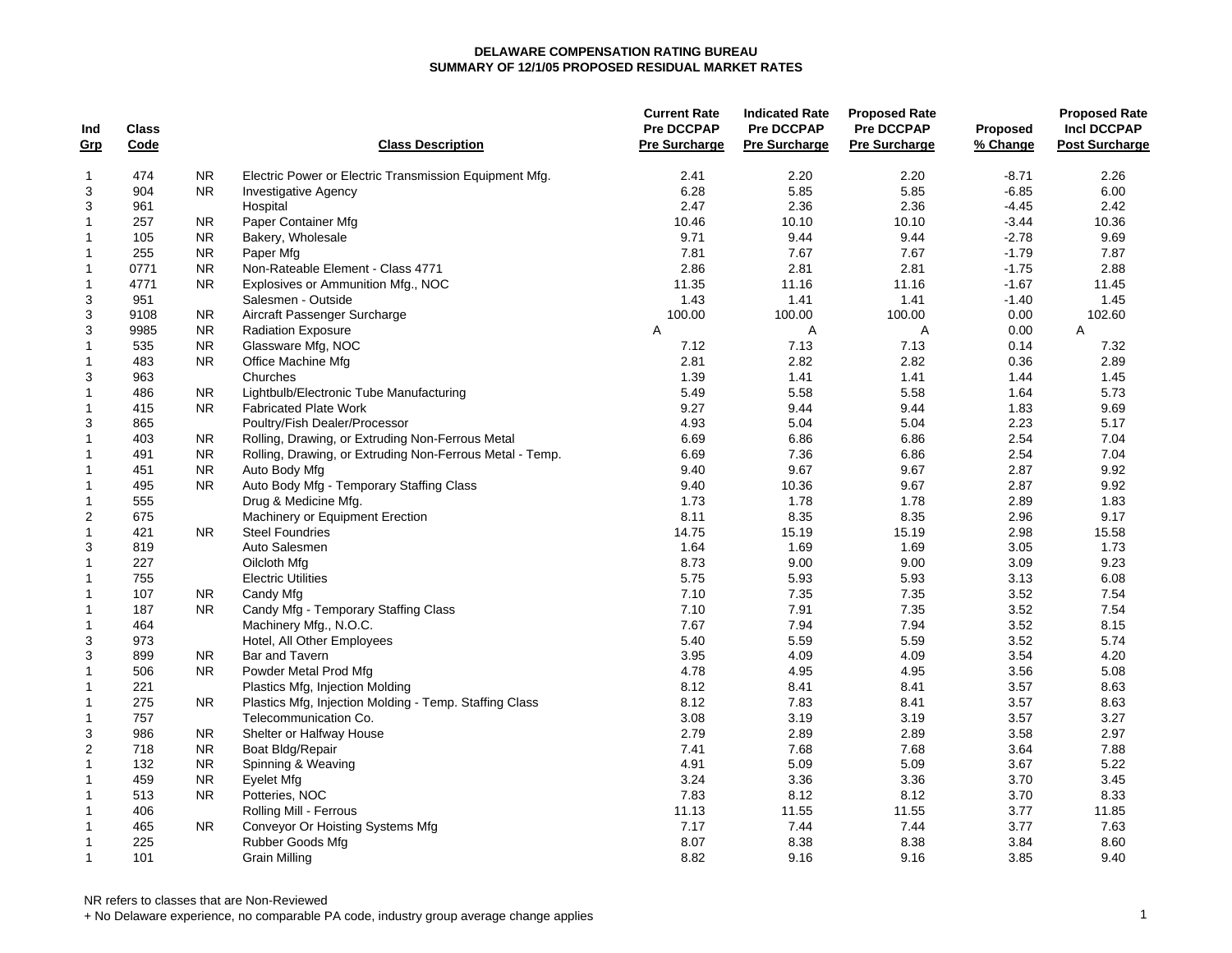| Ind                     | Class |                |                                                     | <b>Current Rate</b><br><b>Pre DCCPAP</b> | <b>Indicated Rate</b><br><b>Pre DCCPAP</b> | <b>Proposed Rate</b><br><b>Pre DCCPAP</b> | <b>Proposed</b> | <b>Proposed Rate</b><br><b>Incl DCCPAP</b> |
|-------------------------|-------|----------------|-----------------------------------------------------|------------------------------------------|--------------------------------------------|-------------------------------------------|-----------------|--------------------------------------------|
| <u>Grp</u>              | Code  |                | <b>Class Description</b>                            | <b>Pre Surcharge</b>                     | <b>Pre Surcharge</b>                       | <b>Pre Surcharge</b>                      | % Change        | <b>Post Surcharge</b>                      |
| 1                       | 0176  | <b>NR</b>      | Supplemental Loading for class 513                  | 0.78                                     | 0.81                                       | 0.81                                      | 3.85            | 0.83                                       |
| $\overline{c}$          | 615   | <b>NR</b>      | Tunneling                                           | 27.75                                    | 28.82                                      | 28.82                                     | 3.86            | 31.46                                      |
| $\mathbf{1}$            | 416   | <b>NR</b>      | Car Mfg.                                            | 18.42                                    | 19.14                                      | 19.14                                     | 3.91            | 19.64                                      |
| 1                       | 456   |                | Metal Furniture Mfg                                 | 7.92                                     | 8.23                                       | 8.23                                      | 3.91            | 8.44                                       |
| 1                       | 204   | <b>NR</b>      | Shoe Mfg                                            | 6.31                                     | 6.56                                       | 6.56                                      | 3.96            | 6.73                                       |
| $\overline{\mathbf{c}}$ | 679   | <b>NR</b>      | Advertising Companies - Outdoor                     | 22.61                                    | 23.53                                      | 23.53                                     | 4.07            | 24.14                                      |
| 1                       | 108   | <b>NR</b>      | <b>Brewery</b>                                      | 8.77                                     | 9.13                                       | 9.13                                      | 4.10            | 9.37                                       |
| 1                       | 441   | <b>NR</b>      | Tool Mfg, NOC                                       | 3.62                                     | 3.77                                       | 3.77                                      | 4.14            | 3.87                                       |
| 3                       | 887   |                | <b>Electrical Supplies Dealer</b>                   | 2.65                                     | 2.76                                       | 2.76                                      | 4.15            | 2.83                                       |
| $\mathbf{1}$            | 476   | <b>NR</b>      | Industrial Controls or Systems Manufacture/Assembly | 3.33                                     | 3.47                                       | 3.47                                      | 4.20            | 3.56                                       |
| 3                       | 949   | <b>NR</b>      | Temp Labor - Marketing                              | 1.89                                     | 1.97                                       | 1.97                                      | 4.23            | 2.02                                       |
| 3                       | 937   | <b>NR</b>      | Temp Labor - Heavy Labor                            | 29.26                                    | 30.50                                      | 30.50                                     | 4.24            | 31.29                                      |
| $\mathbf{1}$            | 106   | <b>NR</b>      | Processed Meat Products Mfg                         | 11.68                                    | 12.18                                      | 12.18                                     | 4.28            | 12.50                                      |
| $\mathbf{1}$            | 281   |                | Printing                                            | 5.46                                     | 5.70                                       | 5.70                                      | 4.40            | 5.85                                       |
| $\mathbf{1}$            | 297   | <b>NR</b>      | <b>Printing - Temporary Staffing Class</b>          | 5.46                                     | 6.52                                       | 5.70                                      | 4.40            | 5.85                                       |
| 1                       | 512   | <b>NR</b>      | Brick Mfg, NOC                                      | 9.75                                     | 10.18                                      | 10.18                                     | 4.41            | 10.44                                      |
| $\mathbf{1}$            | 113   |                | Preserving/Canning of Food                          | 9.93                                     | 10.37                                      | 10.37                                     | 4.43            | 10.64                                      |
| 1                       | 115   | <b>NR</b>      | <b>Tobacco Products Manufacturing</b>               | 4.00                                     | 4.18                                       | 4.18                                      | 4.50            | 4.29                                       |
| $\mathbf{1}$            | 301   | <b>NR</b>      | Sawmill                                             | 14.08                                    | 14.72                                      | 14.72                                     | 4.55            | 15.10                                      |
| 1                       | 0175  | <b>NR</b>      | Supplemental Disease Loading for class 512          | 1.95                                     | 2.04                                       | 2.04                                      | 4.62            | 2.09                                       |
| 3                       | 15    | <b>NR</b>      | Logging or Lumbering - Mechanized                   | 42.92                                    | 44.92                                      | 44.92                                     | 4.66            | 46.09                                      |
| $\mathbf{1}$            | 551   |                | Chemical Mfg, NOC                                   | 3.81                                     | 3.99                                       | 3.99                                      | 4.72            | 4.09                                       |
| $\mathbf{1}$            | 134   |                | Knit Goods Mfg                                      | 4.79                                     | 5.02                                       | 5.02                                      | 4.80            | 5.15                                       |
| $\overline{\mathbf{c}}$ | 657   | N <sub>R</sub> | Rigging, NOC                                        | 21.44                                    | 22.50                                      | 22.50                                     | 4.94            | 24.63                                      |
| 3                       | 952   |                | Office Machine Installation/Service/Repair          | 1.62                                     | 1.70                                       | 1.70                                      | 4.94            | 1.74                                       |
| 1                       | 563   |                | Paint Mfg                                           | 4.44                                     | 4.66                                       | 4.66                                      | 4.95            | 4.78                                       |
| 1                       | 587   | <b>NR</b>      | Paint Mfg - Temporary Staffing Class                | 4.44                                     | 5.22                                       | 4.66                                      | 4.95            | 4.78                                       |
| 1                       | 433   | <b>NR</b>      | Tool Mfg - Forged                                   | 8.46                                     | 8.88                                       | 8.88                                      | 4.96            | 9.11                                       |
| 3                       | 807   | <b>NR</b>      | Ambulance Service - Nonvolunteer                    | 12.30                                    | 12.91                                      | 12.91                                     | 4.96            | 13.25                                      |
| 1                       | 461   |                | <b>Machine Shops</b>                                | 8.05                                     | 8.45                                       | 8.45                                      | 4.97            | 8.67                                       |
| 1                       | 119   | <b>NR</b>      | Meat Products Mfg, NOC                              | 12.46                                    | 13.08                                      | 13.08                                     | 4.98            | 13.42                                      |
| 1                       | 487   |                | Instrument Mfg                                      | 3.40                                     | 3.57                                       | 3.57                                      | 5.00            | 3.66                                       |
| 1                       | 581   |                | Oil Refining                                        | 5.90                                     | 6.20                                       | 6.20                                      | 5.08            | 6.36                                       |
| $\mathbf{1}$            | 265   | NR.            | <b>Stationery Products Mfg</b>                      | 7.22                                     | 7.59                                       | 7.59                                      | 5.12            | 7.79                                       |
| $\mathbf{1}$            | 431   | <b>NR</b>      | Forging                                             | 14.14                                    | 14.87                                      | 14.87                                     | 5.16            | 15.26                                      |
| $\overline{2}$          | 674   | <b>NR</b>      | Swimming Pool Construction                          | 10.72                                    | 11.28                                      | 11.28                                     | 5.22            | 12.31                                      |
| $\mathbf{1}$            | 201   | <b>NR</b>      | Tanning                                             | 8.15                                     | 8.58                                       | 8.58                                      | 5.28            | 8.80                                       |
| $\mathbf{1}$            | 553   |                | Gases Mfg                                           | 8.71                                     | 9.17                                       | 9.17                                      | 5.28            | 9.41                                       |
| $\mathbf{1}$            | 413   |                | Iron Work                                           | 15.51                                    | 16.33                                      | 16.33                                     | 5.29            | 16.75                                      |
| $\mathbf{1}$            | 114   | <b>NR</b>      | <b>Rendering Works</b>                              | 18.82                                    | 19.82                                      | 19.82                                     | 5.31            | 20.34                                      |
| 1                       | 407   | <b>NR</b>      | Tube Mfg                                            | 8.27                                     | 8.71                                       | 8.71                                      | 5.32            | 8.94                                       |
| $\mathbf{1}$            | 501   | <b>NR</b>      | <b>Cement Mfg</b>                                   | 6.88                                     | 7.25                                       | 7.25                                      | 5.38            | 7.44                                       |
| $\boldsymbol{2}$        | 059   | <b>NR</b>      | <b>Mineral Milling</b>                              | 8.51                                     | 8.97                                       | 8.97                                      | 5.41            | 9.20                                       |
| $\overline{c}$          | 605   | <b>NR</b>      | Railroad Construction                               | 15.84                                    | 16.71                                      | 16.71                                     | 5.49            | 18.24                                      |
| 2                       | 661   |                | <b>Electrical Wiring in Buildings</b>               | 6.90                                     | 7.28                                       | 7.28                                      | 5.51            | 8.22                                       |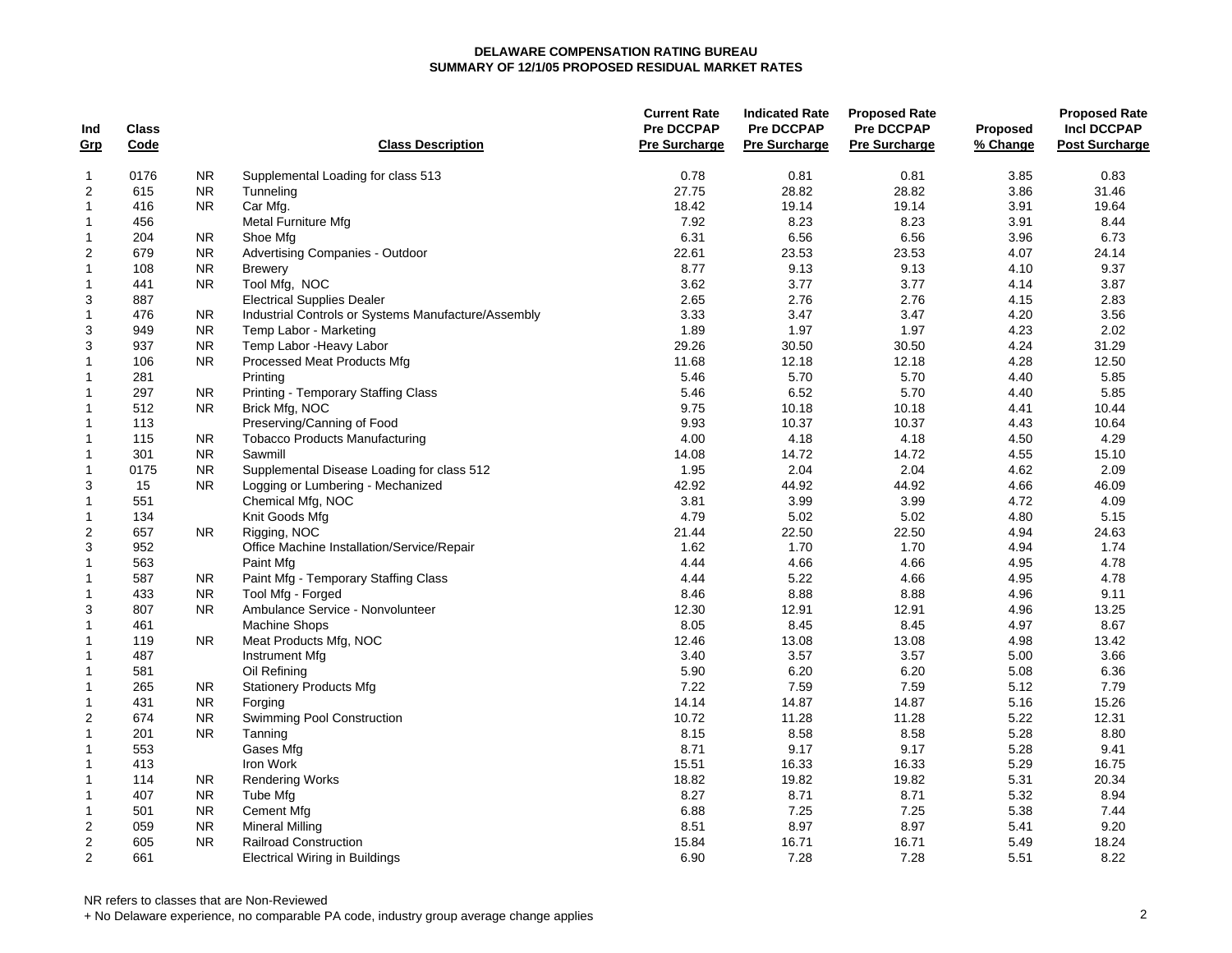| Ind              | <b>Class</b> |           |                                                           | <b>Current Rate</b><br><b>Pre DCCPAP</b> | <b>Indicated Rate</b><br><b>Pre DCCPAP</b> | <b>Proposed Rate</b><br><b>Pre DCCPAP</b> | Proposed | <b>Proposed Rate</b><br><b>Incl DCCPAP</b> |
|------------------|--------------|-----------|-----------------------------------------------------------|------------------------------------------|--------------------------------------------|-------------------------------------------|----------|--------------------------------------------|
| <u>Grp</u>       | Code         |           | <b>Class Description</b>                                  | Pre Surcharge                            | <b>Pre Surcharge</b>                       | <b>Pre Surcharge</b>                      | % Change | <b>Post Surcharge</b>                      |
| 2                | 695          | <b>NR</b> | Electrical Wiring in Buildings - Temporary Staffing Class | 6.90                                     | 8.26                                       | 7.28                                      | 5.51     | 8.22                                       |
| $\overline{2}$   | 656          | <b>NR</b> | <b>Electric Line Construction</b>                         | 16.67                                    | 17.59                                      | 17.59                                     | 5.52     | 19.18                                      |
| $\mathbf{1}$     | 759          |           | Cable TV Operations                                       | 7.94                                     | 8.38                                       | 8.38                                      | 5.54     | 8.60                                       |
| $\mathbf{1}$     | 259          |           | Paper Products Mfg                                        | 6.38                                     | 6.74                                       | 6.74                                      | 5.64     | 6.92                                       |
| $\mathbf{1}$     | 449          | NR.       | Electroplating                                            | 7.44                                     | 7.86                                       | 7.86                                      | 5.65     | 8.06                                       |
| $\mathbf{1}$     | 104          |           | Food Sundries Mfg, NOC                                    | 6.15                                     | 6.50                                       | 6.50                                      | 5.69     | 6.67                                       |
| 1                | 185          | <b>NR</b> | Food Sundries Mfg, NOC - Temporary Staffing Class         | 6.15                                     | 7.36                                       | 6.50                                      | 5.69     | 6.67                                       |
| 1                | 309          | $+ NR$    | Woodenware Mfg., N.O.C.                                   | 7.34                                     | 7.76                                       | 7.76                                      | 5.72     | 7.96                                       |
| $\overline{c}$   | 682          | <b>NR</b> | Temp Labor - Const/Erection                               | 32.65                                    | 34.54                                      | 34.54                                     | 5.79     | 35.44                                      |
| $\mathbf{1}$     | 744          | <b>NR</b> | Aircraft Mfg                                              | 3.45                                     | 3.65                                       | 3.65                                      | 5.80     | 3.74                                       |
| $\overline{c}$   | 651          |           | Carpentry, NOC                                            | 13.18                                    | 13.95                                      | 13.95                                     | 5.84     | 15.10                                      |
| $\boldsymbol{2}$ | 693          | <b>NR</b> | Carpentry, NOC - Temporary Staffing Class                 | 13.18                                    | 15.92                                      | 13.95                                     | 5.84     | 15.10                                      |
| $\overline{c}$   | 716          | <b>NR</b> | Marina                                                    | 6.99                                     | 7.40                                       | 7.40                                      | 5.87     | 7.59                                       |
| $\mathbf{1}$     | 457          |           | Wire Goods Mfg                                            | 15.38                                    | 16.29                                      | 16.29                                     | 5.92     | 16.71                                      |
| 1                | 454          |           | <b>Sheet Metal Shop</b>                                   | 12.69                                    | 13.45                                      | 13.45                                     | 5.99     | 13.80                                      |
| $\overline{2}$   | 611          | NR.       | Pile Driving                                              | 21.75                                    | 23.06                                      | 23.06                                     | 6.02     | 25.15                                      |
| $\overline{2}$   | 677          |           | <b>Boiler Installation</b>                                | 8.30                                     | 8.80                                       | 8.80                                      | 6.02     | 9.59                                       |
| 3                | 936          |           | <b>Broadcasting Station</b>                               | 1.31                                     | 1.39                                       | 1.39                                      | 6.11     | 1.43                                       |
| $\mathbf{1}$     | 477          | NR.       | Electric Motor Mfg. Or Repair                             | 5.83                                     | 6.19                                       | 6.19                                      | 6.17     | 6.35                                       |
| 1                | 471          | NR.       | <b>Printed Circuit Board Assembly</b>                     | 4.04                                     | 4.29                                       | 4.29                                      | 6.19     | 4.40                                       |
| $\mathbf{1}$     | 327          | <b>NR</b> | <b>Furniture Upholstering</b>                             | 6.92                                     | 7.35                                       | 7.35                                      | 6.21     | 7.54                                       |
| 3                | 886          | <b>NR</b> | <b>Electrical Supplies Dealer</b>                         | 5.26                                     | 5.59                                       | 5.59                                      | 6.27     | 5.74                                       |
| 3                | 0008         | <b>NR</b> | Mushroom Grower                                           | 4.62                                     | 4.91                                       | 4.91                                      | 6.28     | 5.04                                       |
| 1                | 475          |           | <b>Battery Mfg</b>                                        | 7.01                                     | 7.45                                       | 7.45                                      | 6.28     | 7.64                                       |
| $\mathbf{1}$     | 499          | NR.       | Battery Mfg - Temporary Staffing Class                    | 7.01                                     | 7.56                                       | 7.45                                      | 6.28     | 7.64                                       |
| 3                | 977          |           | <b>Barber Shops</b>                                       | 0.95                                     | 1.01                                       | 1.01                                      | 6.32     | 1.04                                       |
| $\mathbf{1}$     | 753          |           | Waterworks                                                | 8.74                                     | 9.30                                       | 9.30                                      | 6.41     | 9.54                                       |
| 3                | 884          |           | Health And Exercise Clubs,                                | 1.87                                     | 1.99                                       | 1.99                                      | 6.42     | 2.04                                       |
| $\mathbf{1}$     | 305          |           | <b>Carpentry Shops</b>                                    | 15.18                                    | 16.16                                      | 16.16                                     | 6.46     | 16.58                                      |
| 1                | 445          |           | Hardware Mfg, NOC                                         | 12.82                                    | 13.65                                      | 13.65                                     | 6.47     | 14.00                                      |
| 1                | 222          |           | Plastics Mfg, NOC                                         | 9.10                                     | 9.69                                       | 9.69                                      | 6.48     | 9.94                                       |
| $\mathbf{1}$     | 261          |           | Corrugated Paper and/or Corrugated Products Mfg           | 10.80                                    | 11.50                                      | 11.50                                     | 6.48     | 11.80                                      |
| $\mathbf{1}$     | 276          | NR.       | Plastics Mfg, NOC - Temporary Staffing Class              | 9.10                                     | 9.55                                       | 9.69                                      | 6.48     | 9.94                                       |
| $\mathbf{1}$     | 285          |           | Printing - Sheet Fed Press                                | 5.70                                     | 6.07                                       | 6.07                                      | 6.49     | 6.23                                       |
| $\mathbf{1}$     | 311          |           | <b>Cabinet Works</b>                                      | 7.51                                     | 8.00                                       | 8.00                                      | 6.52     | 8.21                                       |
| $\boldsymbol{2}$ | 666          | NR.       | <b>Plate Glass Installation</b>                           | 12.16                                    | 12.96                                      | 12.96                                     | 6.58     | 14.07                                      |
| 3                | 980          |           | Cities/Towns                                              | 7.60                                     | 8.10                                       | 8.10                                      | 6.58     | 8.31                                       |
| $\overline{c}$   | 648          |           | Carpentry - Cabinets - Installation                       | 9.67                                     | 10.31                                      | 10.31                                     | 6.62     | 11.02                                      |
| 3                | 983          | NR.       | <b>Housing Authority</b>                                  | 12.50                                    | 13.33                                      | 13.33                                     | 6.64     | 13.68                                      |
| 1                | 263          | NR.       | Paper Coating/Finishing                                   | 7.22                                     | 7.70                                       | 7.70                                      | 6.65     | 7.90                                       |
| $\mathbf{1}$     | 161          | <b>NR</b> | Apparel Mfg                                               | 5.69                                     | 6.07                                       | 6.07                                      | 6.68     | 6.23                                       |
| 1                | 191          | <b>NR</b> | Apparel Mfg - Temporary Staffing Class                    | 5.69                                     | 6.60                                       | 6.07                                      | 6.68     | 6.23                                       |
| $\mathbf{1}$     | 463          | <b>NR</b> | Automobile Mfg                                            | 4.49                                     | 4.79                                       | 4.79                                      | 6.68     | 4.91                                       |
| 3                | 817          |           | <b>Bus Operation</b>                                      | 15.11                                    | 16.12                                      | 16.12                                     | 6.68     | 16.54                                      |
| 2                | 673          | <b>NR</b> | <b>Advertising Signs</b>                                  | 11.11                                    | 11.86                                      | 11.86                                     | 6.75     | 12.17                                      |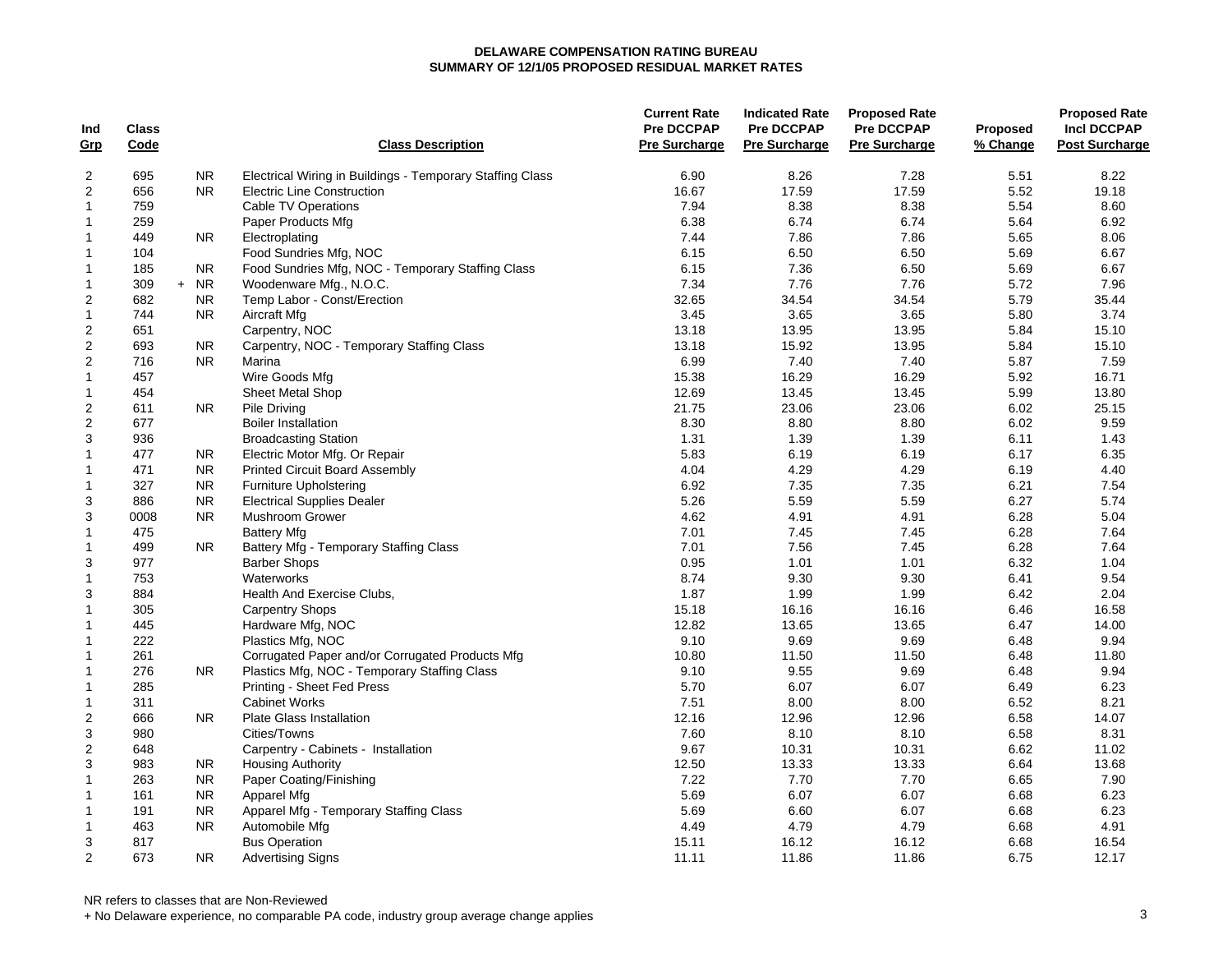| <b>Pre Surcharge</b><br>Code<br><b>Class Description</b><br><b>Pre Surcharge</b><br><b>Pre Surcharge</b><br>% Change<br><b>Post Surcharge</b><br><u>Grp</u><br>929<br>Temp Labor - Mercantile<br>9.32<br>9.95<br>9.95<br>6.76<br>10.21<br>3<br>$\mathbf{1}$<br>435<br><b>NR</b><br>Spring Mfg - Hot Wound<br>10.49<br>11.20<br>11.20<br>6.77<br>11.49<br>$\boldsymbol{2}$<br>18.91<br>18.91<br>6.78<br>665<br>17.71<br>20.18<br>Painting<br>$\boldsymbol{2}$<br>654<br><b>Concrete Construction</b><br>12.90<br>13.78<br>13.78<br>6.82<br>15.16<br>$\mathbf{1}$<br>6.36<br>6.36<br>6.89<br>6.53<br>571<br>Soap Mfg<br>5.95<br>$\boldsymbol{2}$<br>Alarms/Sound Systems<br>5.42<br>660<br>5.07<br>5.42<br>6.90<br>5.56<br>Beverage Mfg, NOC<br>17.51<br>17.51<br>6.96<br>17.97<br>$\mathbf{1}$<br>112<br>16.37<br>2.60<br>7.00<br>3<br>958<br><b>Rehabilitation Hospital</b><br>2.43<br>2.60<br>2.67<br>$\boldsymbol{2}$<br>Tile/Stone/Mosaic/Terrazzo Work<br>7.01<br>668<br><b>NR</b><br>10.70<br>11.45<br>11.45<br>12.50<br>509<br><b>NR</b><br>13.70<br>13.70<br>7.03<br>14.06<br>$\mathbf{1}$<br>Asbestos Goods Mfg<br>12.80<br>$\overline{c}$<br>667<br><b>NR</b><br>4.12<br>4.41<br>4.41<br>7.04<br>4.78<br>Paper Hanging<br>$\mathbf{1}$<br>536<br><b>NR</b><br>11.27<br>12.07<br>12.07<br>7.10<br>12.38<br>Glass Products Mfg<br>3<br>3.24<br>3.47<br>3.47<br>7.10<br>3.56<br>916<br>Dry Goods Stores or Clothing<br>$\mathbf{1}$<br>165<br>9.42<br>10.09<br>10.09<br>7.11<br>10.35<br><b>NR</b><br>Mattress Mfg<br>$\overline{2}$<br>655<br>32.74<br>7.13<br>35.78<br>Iron Erection<br>30.56<br>32.74<br>3<br>9.50<br>10.18<br>7.16<br>10.44<br>813<br>Warehousing, Other than Furniture<br>10.18<br>3<br>867<br>Warehousing, Other than Furniture - Temporary Staffing<br>9.50<br>11.94<br>10.18<br>7.16<br>10.44<br>N <sub>R</sub><br>$\mathbf{1}$<br>427<br><b>NR</b><br>8.20<br>8.79<br>8.79<br>7.20<br>9.02<br><b>Malleable Foundries</b><br>3<br>944<br><b>Country Club</b><br>5.63<br>6.04<br>6.04<br>7.28<br>6.20<br>$\mathbf{1}$<br>473<br><b>Electrical Apparatus Mfg</b><br>3.96<br>4.25<br>4.25<br>7.32<br>4.36<br>7.32<br>752<br><b>NR</b><br>Oil/Gas Pipeline Operation<br>1.64<br>1.76<br>1.76<br>1.81<br>$\mathbf{1}$<br>$\overline{2}$<br>7.37<br>617<br>Gas/Steam/Water Main Construction<br>13.16<br>14.13<br>14.13<br>15.39<br>7.39<br>488<br>1.76<br>1.89<br>1.89<br>1.94<br>Electronic Measuring or Analytical Instrument Mfg.<br>1<br>7.43<br>Laundry, NOC<br>9.55<br>10.26<br>10.26<br>10.53<br>1<br>141<br>7.51<br>3<br>857<br>Iron/Steel Merchant<br>16.38<br>17.61<br>17.61<br>18.07<br>10.98<br>10.98<br>7.54<br>$\mathbf{1}$<br>109<br><b>NR</b><br>Dairy Products Mfg.<br>10.21<br>11.27<br>9.12<br>9.12<br>9.87<br>$\overline{c}$<br>646<br>Furniture/Fixtures Installation<br>8.48<br>7.55<br>16.35<br>16.35<br>7.57<br>$\mathbf{1}$<br>511<br>15.20<br>16.78<br>Concrete Products Mfg<br>$\boldsymbol{2}$<br>5.90<br>6.35<br>6.35<br>7.63<br>6.52<br>966<br>N <sub>R</sub><br>TV, Audio/Video Equipment Repair<br>3<br>8.96<br>0013<br>Gardeners, Nurserymen<br>8.32<br>8.96<br>7.69<br>9.19<br>$\boldsymbol{2}$<br>7.69<br>602<br>Road/Street Subsurface Construction<br>13.27<br>14.29<br>14.29<br>15.62<br>3<br>976<br>3.25<br>3.50<br>3.50<br>7.69<br>3.59<br>YMCA/YWCA<br>$\boldsymbol{2}$<br>18.93<br>20.39<br>20.39<br>7.71<br>22.80<br>601<br>Road/Street Paving/Repaving<br>$\boldsymbol{2}$<br>7.71<br>12.62<br>676<br>Sheet Metal Installation<br>10.76<br>11.59<br>11.59<br>7.72<br>$\mathbf{1}$<br>282<br>9.71<br>10.46<br>10.46<br>10.73<br><b>NR</b><br>Newspaper Publishing<br>$\overline{\mathbf{c}}$<br>10.23<br>11.02<br>11.02<br>7.72<br>12.07<br>609<br>Excavation<br>$\boldsymbol{2}$<br>7.72<br>10.23<br>11.71<br>11.02<br>12.07<br>691<br>NR.<br>Excavation - Temporary Staffing Class<br>7.45<br>8.03<br>8.03<br>7.79<br>8.24<br>573<br><b>NR</b><br>Fertilizer Mfg<br>1<br>7.82<br>3<br>Temp Labor - Light Service<br>12.55<br>12.55<br>12.88<br>947<br>11.64<br>12.53<br>12.53<br>7.83<br>402<br>NR.<br>Smelting & Galvanizing<br>11.62<br>12.86<br>1<br>$\overline{2}$<br>607<br><b>NR</b><br>17.50<br>18.87<br>18.87<br>7.83<br>20.42<br>Drilling<br>3<br>955<br>Engineer, Consulting<br>1.53<br>1.65<br>1.65<br>7.84<br>1.69<br>9.07<br>9.07<br>3<br>960<br>Nursing Homes - Skilled<br>8.41<br>7.85<br>9.31<br>7.87<br>$\mathbf{1}$<br>139<br>11.24<br>11.24<br>11.53<br>Dyeing<br>10.42<br>3<br>968<br>4.43<br>4.78<br>4.78<br>7.90<br>4.90<br><b>Indoor Amusements</b> |     |       |  | <b>Current Rate</b><br><b>Pre DCCPAP</b> | <b>Indicated Rate</b> | <b>Proposed Rate</b><br><b>Pre DCCPAP</b> |                 | <b>Proposed Rate</b> |
|--------------------------------------------------------------------------------------------------------------------------------------------------------------------------------------------------------------------------------------------------------------------------------------------------------------------------------------------------------------------------------------------------------------------------------------------------------------------------------------------------------------------------------------------------------------------------------------------------------------------------------------------------------------------------------------------------------------------------------------------------------------------------------------------------------------------------------------------------------------------------------------------------------------------------------------------------------------------------------------------------------------------------------------------------------------------------------------------------------------------------------------------------------------------------------------------------------------------------------------------------------------------------------------------------------------------------------------------------------------------------------------------------------------------------------------------------------------------------------------------------------------------------------------------------------------------------------------------------------------------------------------------------------------------------------------------------------------------------------------------------------------------------------------------------------------------------------------------------------------------------------------------------------------------------------------------------------------------------------------------------------------------------------------------------------------------------------------------------------------------------------------------------------------------------------------------------------------------------------------------------------------------------------------------------------------------------------------------------------------------------------------------------------------------------------------------------------------------------------------------------------------------------------------------------------------------------------------------------------------------------------------------------------------------------------------------------------------------------------------------------------------------------------------------------------------------------------------------------------------------------------------------------------------------------------------------------------------------------------------------------------------------------------------------------------------------------------------------------------------------------------------------------------------------------------------------------------------------------------------------------------------------------------------------------------------------------------------------------------------------------------------------------------------------------------------------------------------------------------------------------------------------------------------------------------------------------------------------------------------------------------------------------------------------------------------------------------------------------------------------------------------------------------------------------------------------------------------------------------------------------------------------------------------------------------------------------------------------------------------------------------------------------------------------------------------------------------------------------------------------------------------------------------------------------------------------------------------------------------------------------------------------------------------------------------------------------------------------------------------------------------------------------------------------------------------------------------------------------------------------------------------------------------------------------|-----|-------|--|------------------------------------------|-----------------------|-------------------------------------------|-----------------|----------------------|
|                                                                                                                                                                                                                                                                                                                                                                                                                                                                                                                                                                                                                                                                                                                                                                                                                                                                                                                                                                                                                                                                                                                                                                                                                                                                                                                                                                                                                                                                                                                                                                                                                                                                                                                                                                                                                                                                                                                                                                                                                                                                                                                                                                                                                                                                                                                                                                                                                                                                                                                                                                                                                                                                                                                                                                                                                                                                                                                                                                                                                                                                                                                                                                                                                                                                                                                                                                                                                                                                                                                                                                                                                                                                                                                                                                                                                                                                                                                                                                                                                                                                                                                                                                                                                                                                                                                                                                                                                                                                                                                                                  | Ind | Class |  |                                          | <b>Pre DCCPAP</b>     |                                           | <b>Proposed</b> | <b>Incl DCCPAP</b>   |
|                                                                                                                                                                                                                                                                                                                                                                                                                                                                                                                                                                                                                                                                                                                                                                                                                                                                                                                                                                                                                                                                                                                                                                                                                                                                                                                                                                                                                                                                                                                                                                                                                                                                                                                                                                                                                                                                                                                                                                                                                                                                                                                                                                                                                                                                                                                                                                                                                                                                                                                                                                                                                                                                                                                                                                                                                                                                                                                                                                                                                                                                                                                                                                                                                                                                                                                                                                                                                                                                                                                                                                                                                                                                                                                                                                                                                                                                                                                                                                                                                                                                                                                                                                                                                                                                                                                                                                                                                                                                                                                                                  |     |       |  |                                          |                       |                                           |                 |                      |
|                                                                                                                                                                                                                                                                                                                                                                                                                                                                                                                                                                                                                                                                                                                                                                                                                                                                                                                                                                                                                                                                                                                                                                                                                                                                                                                                                                                                                                                                                                                                                                                                                                                                                                                                                                                                                                                                                                                                                                                                                                                                                                                                                                                                                                                                                                                                                                                                                                                                                                                                                                                                                                                                                                                                                                                                                                                                                                                                                                                                                                                                                                                                                                                                                                                                                                                                                                                                                                                                                                                                                                                                                                                                                                                                                                                                                                                                                                                                                                                                                                                                                                                                                                                                                                                                                                                                                                                                                                                                                                                                                  |     |       |  |                                          |                       |                                           |                 |                      |
|                                                                                                                                                                                                                                                                                                                                                                                                                                                                                                                                                                                                                                                                                                                                                                                                                                                                                                                                                                                                                                                                                                                                                                                                                                                                                                                                                                                                                                                                                                                                                                                                                                                                                                                                                                                                                                                                                                                                                                                                                                                                                                                                                                                                                                                                                                                                                                                                                                                                                                                                                                                                                                                                                                                                                                                                                                                                                                                                                                                                                                                                                                                                                                                                                                                                                                                                                                                                                                                                                                                                                                                                                                                                                                                                                                                                                                                                                                                                                                                                                                                                                                                                                                                                                                                                                                                                                                                                                                                                                                                                                  |     |       |  |                                          |                       |                                           |                 |                      |
|                                                                                                                                                                                                                                                                                                                                                                                                                                                                                                                                                                                                                                                                                                                                                                                                                                                                                                                                                                                                                                                                                                                                                                                                                                                                                                                                                                                                                                                                                                                                                                                                                                                                                                                                                                                                                                                                                                                                                                                                                                                                                                                                                                                                                                                                                                                                                                                                                                                                                                                                                                                                                                                                                                                                                                                                                                                                                                                                                                                                                                                                                                                                                                                                                                                                                                                                                                                                                                                                                                                                                                                                                                                                                                                                                                                                                                                                                                                                                                                                                                                                                                                                                                                                                                                                                                                                                                                                                                                                                                                                                  |     |       |  |                                          |                       |                                           |                 |                      |
|                                                                                                                                                                                                                                                                                                                                                                                                                                                                                                                                                                                                                                                                                                                                                                                                                                                                                                                                                                                                                                                                                                                                                                                                                                                                                                                                                                                                                                                                                                                                                                                                                                                                                                                                                                                                                                                                                                                                                                                                                                                                                                                                                                                                                                                                                                                                                                                                                                                                                                                                                                                                                                                                                                                                                                                                                                                                                                                                                                                                                                                                                                                                                                                                                                                                                                                                                                                                                                                                                                                                                                                                                                                                                                                                                                                                                                                                                                                                                                                                                                                                                                                                                                                                                                                                                                                                                                                                                                                                                                                                                  |     |       |  |                                          |                       |                                           |                 |                      |
|                                                                                                                                                                                                                                                                                                                                                                                                                                                                                                                                                                                                                                                                                                                                                                                                                                                                                                                                                                                                                                                                                                                                                                                                                                                                                                                                                                                                                                                                                                                                                                                                                                                                                                                                                                                                                                                                                                                                                                                                                                                                                                                                                                                                                                                                                                                                                                                                                                                                                                                                                                                                                                                                                                                                                                                                                                                                                                                                                                                                                                                                                                                                                                                                                                                                                                                                                                                                                                                                                                                                                                                                                                                                                                                                                                                                                                                                                                                                                                                                                                                                                                                                                                                                                                                                                                                                                                                                                                                                                                                                                  |     |       |  |                                          |                       |                                           |                 |                      |
|                                                                                                                                                                                                                                                                                                                                                                                                                                                                                                                                                                                                                                                                                                                                                                                                                                                                                                                                                                                                                                                                                                                                                                                                                                                                                                                                                                                                                                                                                                                                                                                                                                                                                                                                                                                                                                                                                                                                                                                                                                                                                                                                                                                                                                                                                                                                                                                                                                                                                                                                                                                                                                                                                                                                                                                                                                                                                                                                                                                                                                                                                                                                                                                                                                                                                                                                                                                                                                                                                                                                                                                                                                                                                                                                                                                                                                                                                                                                                                                                                                                                                                                                                                                                                                                                                                                                                                                                                                                                                                                                                  |     |       |  |                                          |                       |                                           |                 |                      |
|                                                                                                                                                                                                                                                                                                                                                                                                                                                                                                                                                                                                                                                                                                                                                                                                                                                                                                                                                                                                                                                                                                                                                                                                                                                                                                                                                                                                                                                                                                                                                                                                                                                                                                                                                                                                                                                                                                                                                                                                                                                                                                                                                                                                                                                                                                                                                                                                                                                                                                                                                                                                                                                                                                                                                                                                                                                                                                                                                                                                                                                                                                                                                                                                                                                                                                                                                                                                                                                                                                                                                                                                                                                                                                                                                                                                                                                                                                                                                                                                                                                                                                                                                                                                                                                                                                                                                                                                                                                                                                                                                  |     |       |  |                                          |                       |                                           |                 |                      |
|                                                                                                                                                                                                                                                                                                                                                                                                                                                                                                                                                                                                                                                                                                                                                                                                                                                                                                                                                                                                                                                                                                                                                                                                                                                                                                                                                                                                                                                                                                                                                                                                                                                                                                                                                                                                                                                                                                                                                                                                                                                                                                                                                                                                                                                                                                                                                                                                                                                                                                                                                                                                                                                                                                                                                                                                                                                                                                                                                                                                                                                                                                                                                                                                                                                                                                                                                                                                                                                                                                                                                                                                                                                                                                                                                                                                                                                                                                                                                                                                                                                                                                                                                                                                                                                                                                                                                                                                                                                                                                                                                  |     |       |  |                                          |                       |                                           |                 |                      |
|                                                                                                                                                                                                                                                                                                                                                                                                                                                                                                                                                                                                                                                                                                                                                                                                                                                                                                                                                                                                                                                                                                                                                                                                                                                                                                                                                                                                                                                                                                                                                                                                                                                                                                                                                                                                                                                                                                                                                                                                                                                                                                                                                                                                                                                                                                                                                                                                                                                                                                                                                                                                                                                                                                                                                                                                                                                                                                                                                                                                                                                                                                                                                                                                                                                                                                                                                                                                                                                                                                                                                                                                                                                                                                                                                                                                                                                                                                                                                                                                                                                                                                                                                                                                                                                                                                                                                                                                                                                                                                                                                  |     |       |  |                                          |                       |                                           |                 |                      |
|                                                                                                                                                                                                                                                                                                                                                                                                                                                                                                                                                                                                                                                                                                                                                                                                                                                                                                                                                                                                                                                                                                                                                                                                                                                                                                                                                                                                                                                                                                                                                                                                                                                                                                                                                                                                                                                                                                                                                                                                                                                                                                                                                                                                                                                                                                                                                                                                                                                                                                                                                                                                                                                                                                                                                                                                                                                                                                                                                                                                                                                                                                                                                                                                                                                                                                                                                                                                                                                                                                                                                                                                                                                                                                                                                                                                                                                                                                                                                                                                                                                                                                                                                                                                                                                                                                                                                                                                                                                                                                                                                  |     |       |  |                                          |                       |                                           |                 |                      |
|                                                                                                                                                                                                                                                                                                                                                                                                                                                                                                                                                                                                                                                                                                                                                                                                                                                                                                                                                                                                                                                                                                                                                                                                                                                                                                                                                                                                                                                                                                                                                                                                                                                                                                                                                                                                                                                                                                                                                                                                                                                                                                                                                                                                                                                                                                                                                                                                                                                                                                                                                                                                                                                                                                                                                                                                                                                                                                                                                                                                                                                                                                                                                                                                                                                                                                                                                                                                                                                                                                                                                                                                                                                                                                                                                                                                                                                                                                                                                                                                                                                                                                                                                                                                                                                                                                                                                                                                                                                                                                                                                  |     |       |  |                                          |                       |                                           |                 |                      |
|                                                                                                                                                                                                                                                                                                                                                                                                                                                                                                                                                                                                                                                                                                                                                                                                                                                                                                                                                                                                                                                                                                                                                                                                                                                                                                                                                                                                                                                                                                                                                                                                                                                                                                                                                                                                                                                                                                                                                                                                                                                                                                                                                                                                                                                                                                                                                                                                                                                                                                                                                                                                                                                                                                                                                                                                                                                                                                                                                                                                                                                                                                                                                                                                                                                                                                                                                                                                                                                                                                                                                                                                                                                                                                                                                                                                                                                                                                                                                                                                                                                                                                                                                                                                                                                                                                                                                                                                                                                                                                                                                  |     |       |  |                                          |                       |                                           |                 |                      |
|                                                                                                                                                                                                                                                                                                                                                                                                                                                                                                                                                                                                                                                                                                                                                                                                                                                                                                                                                                                                                                                                                                                                                                                                                                                                                                                                                                                                                                                                                                                                                                                                                                                                                                                                                                                                                                                                                                                                                                                                                                                                                                                                                                                                                                                                                                                                                                                                                                                                                                                                                                                                                                                                                                                                                                                                                                                                                                                                                                                                                                                                                                                                                                                                                                                                                                                                                                                                                                                                                                                                                                                                                                                                                                                                                                                                                                                                                                                                                                                                                                                                                                                                                                                                                                                                                                                                                                                                                                                                                                                                                  |     |       |  |                                          |                       |                                           |                 |                      |
|                                                                                                                                                                                                                                                                                                                                                                                                                                                                                                                                                                                                                                                                                                                                                                                                                                                                                                                                                                                                                                                                                                                                                                                                                                                                                                                                                                                                                                                                                                                                                                                                                                                                                                                                                                                                                                                                                                                                                                                                                                                                                                                                                                                                                                                                                                                                                                                                                                                                                                                                                                                                                                                                                                                                                                                                                                                                                                                                                                                                                                                                                                                                                                                                                                                                                                                                                                                                                                                                                                                                                                                                                                                                                                                                                                                                                                                                                                                                                                                                                                                                                                                                                                                                                                                                                                                                                                                                                                                                                                                                                  |     |       |  |                                          |                       |                                           |                 |                      |
|                                                                                                                                                                                                                                                                                                                                                                                                                                                                                                                                                                                                                                                                                                                                                                                                                                                                                                                                                                                                                                                                                                                                                                                                                                                                                                                                                                                                                                                                                                                                                                                                                                                                                                                                                                                                                                                                                                                                                                                                                                                                                                                                                                                                                                                                                                                                                                                                                                                                                                                                                                                                                                                                                                                                                                                                                                                                                                                                                                                                                                                                                                                                                                                                                                                                                                                                                                                                                                                                                                                                                                                                                                                                                                                                                                                                                                                                                                                                                                                                                                                                                                                                                                                                                                                                                                                                                                                                                                                                                                                                                  |     |       |  |                                          |                       |                                           |                 |                      |
|                                                                                                                                                                                                                                                                                                                                                                                                                                                                                                                                                                                                                                                                                                                                                                                                                                                                                                                                                                                                                                                                                                                                                                                                                                                                                                                                                                                                                                                                                                                                                                                                                                                                                                                                                                                                                                                                                                                                                                                                                                                                                                                                                                                                                                                                                                                                                                                                                                                                                                                                                                                                                                                                                                                                                                                                                                                                                                                                                                                                                                                                                                                                                                                                                                                                                                                                                                                                                                                                                                                                                                                                                                                                                                                                                                                                                                                                                                                                                                                                                                                                                                                                                                                                                                                                                                                                                                                                                                                                                                                                                  |     |       |  |                                          |                       |                                           |                 |                      |
|                                                                                                                                                                                                                                                                                                                                                                                                                                                                                                                                                                                                                                                                                                                                                                                                                                                                                                                                                                                                                                                                                                                                                                                                                                                                                                                                                                                                                                                                                                                                                                                                                                                                                                                                                                                                                                                                                                                                                                                                                                                                                                                                                                                                                                                                                                                                                                                                                                                                                                                                                                                                                                                                                                                                                                                                                                                                                                                                                                                                                                                                                                                                                                                                                                                                                                                                                                                                                                                                                                                                                                                                                                                                                                                                                                                                                                                                                                                                                                                                                                                                                                                                                                                                                                                                                                                                                                                                                                                                                                                                                  |     |       |  |                                          |                       |                                           |                 |                      |
|                                                                                                                                                                                                                                                                                                                                                                                                                                                                                                                                                                                                                                                                                                                                                                                                                                                                                                                                                                                                                                                                                                                                                                                                                                                                                                                                                                                                                                                                                                                                                                                                                                                                                                                                                                                                                                                                                                                                                                                                                                                                                                                                                                                                                                                                                                                                                                                                                                                                                                                                                                                                                                                                                                                                                                                                                                                                                                                                                                                                                                                                                                                                                                                                                                                                                                                                                                                                                                                                                                                                                                                                                                                                                                                                                                                                                                                                                                                                                                                                                                                                                                                                                                                                                                                                                                                                                                                                                                                                                                                                                  |     |       |  |                                          |                       |                                           |                 |                      |
|                                                                                                                                                                                                                                                                                                                                                                                                                                                                                                                                                                                                                                                                                                                                                                                                                                                                                                                                                                                                                                                                                                                                                                                                                                                                                                                                                                                                                                                                                                                                                                                                                                                                                                                                                                                                                                                                                                                                                                                                                                                                                                                                                                                                                                                                                                                                                                                                                                                                                                                                                                                                                                                                                                                                                                                                                                                                                                                                                                                                                                                                                                                                                                                                                                                                                                                                                                                                                                                                                                                                                                                                                                                                                                                                                                                                                                                                                                                                                                                                                                                                                                                                                                                                                                                                                                                                                                                                                                                                                                                                                  |     |       |  |                                          |                       |                                           |                 |                      |
|                                                                                                                                                                                                                                                                                                                                                                                                                                                                                                                                                                                                                                                                                                                                                                                                                                                                                                                                                                                                                                                                                                                                                                                                                                                                                                                                                                                                                                                                                                                                                                                                                                                                                                                                                                                                                                                                                                                                                                                                                                                                                                                                                                                                                                                                                                                                                                                                                                                                                                                                                                                                                                                                                                                                                                                                                                                                                                                                                                                                                                                                                                                                                                                                                                                                                                                                                                                                                                                                                                                                                                                                                                                                                                                                                                                                                                                                                                                                                                                                                                                                                                                                                                                                                                                                                                                                                                                                                                                                                                                                                  |     |       |  |                                          |                       |                                           |                 |                      |
|                                                                                                                                                                                                                                                                                                                                                                                                                                                                                                                                                                                                                                                                                                                                                                                                                                                                                                                                                                                                                                                                                                                                                                                                                                                                                                                                                                                                                                                                                                                                                                                                                                                                                                                                                                                                                                                                                                                                                                                                                                                                                                                                                                                                                                                                                                                                                                                                                                                                                                                                                                                                                                                                                                                                                                                                                                                                                                                                                                                                                                                                                                                                                                                                                                                                                                                                                                                                                                                                                                                                                                                                                                                                                                                                                                                                                                                                                                                                                                                                                                                                                                                                                                                                                                                                                                                                                                                                                                                                                                                                                  |     |       |  |                                          |                       |                                           |                 |                      |
|                                                                                                                                                                                                                                                                                                                                                                                                                                                                                                                                                                                                                                                                                                                                                                                                                                                                                                                                                                                                                                                                                                                                                                                                                                                                                                                                                                                                                                                                                                                                                                                                                                                                                                                                                                                                                                                                                                                                                                                                                                                                                                                                                                                                                                                                                                                                                                                                                                                                                                                                                                                                                                                                                                                                                                                                                                                                                                                                                                                                                                                                                                                                                                                                                                                                                                                                                                                                                                                                                                                                                                                                                                                                                                                                                                                                                                                                                                                                                                                                                                                                                                                                                                                                                                                                                                                                                                                                                                                                                                                                                  |     |       |  |                                          |                       |                                           |                 |                      |
|                                                                                                                                                                                                                                                                                                                                                                                                                                                                                                                                                                                                                                                                                                                                                                                                                                                                                                                                                                                                                                                                                                                                                                                                                                                                                                                                                                                                                                                                                                                                                                                                                                                                                                                                                                                                                                                                                                                                                                                                                                                                                                                                                                                                                                                                                                                                                                                                                                                                                                                                                                                                                                                                                                                                                                                                                                                                                                                                                                                                                                                                                                                                                                                                                                                                                                                                                                                                                                                                                                                                                                                                                                                                                                                                                                                                                                                                                                                                                                                                                                                                                                                                                                                                                                                                                                                                                                                                                                                                                                                                                  |     |       |  |                                          |                       |                                           |                 |                      |
|                                                                                                                                                                                                                                                                                                                                                                                                                                                                                                                                                                                                                                                                                                                                                                                                                                                                                                                                                                                                                                                                                                                                                                                                                                                                                                                                                                                                                                                                                                                                                                                                                                                                                                                                                                                                                                                                                                                                                                                                                                                                                                                                                                                                                                                                                                                                                                                                                                                                                                                                                                                                                                                                                                                                                                                                                                                                                                                                                                                                                                                                                                                                                                                                                                                                                                                                                                                                                                                                                                                                                                                                                                                                                                                                                                                                                                                                                                                                                                                                                                                                                                                                                                                                                                                                                                                                                                                                                                                                                                                                                  |     |       |  |                                          |                       |                                           |                 |                      |
|                                                                                                                                                                                                                                                                                                                                                                                                                                                                                                                                                                                                                                                                                                                                                                                                                                                                                                                                                                                                                                                                                                                                                                                                                                                                                                                                                                                                                                                                                                                                                                                                                                                                                                                                                                                                                                                                                                                                                                                                                                                                                                                                                                                                                                                                                                                                                                                                                                                                                                                                                                                                                                                                                                                                                                                                                                                                                                                                                                                                                                                                                                                                                                                                                                                                                                                                                                                                                                                                                                                                                                                                                                                                                                                                                                                                                                                                                                                                                                                                                                                                                                                                                                                                                                                                                                                                                                                                                                                                                                                                                  |     |       |  |                                          |                       |                                           |                 |                      |
|                                                                                                                                                                                                                                                                                                                                                                                                                                                                                                                                                                                                                                                                                                                                                                                                                                                                                                                                                                                                                                                                                                                                                                                                                                                                                                                                                                                                                                                                                                                                                                                                                                                                                                                                                                                                                                                                                                                                                                                                                                                                                                                                                                                                                                                                                                                                                                                                                                                                                                                                                                                                                                                                                                                                                                                                                                                                                                                                                                                                                                                                                                                                                                                                                                                                                                                                                                                                                                                                                                                                                                                                                                                                                                                                                                                                                                                                                                                                                                                                                                                                                                                                                                                                                                                                                                                                                                                                                                                                                                                                                  |     |       |  |                                          |                       |                                           |                 |                      |
|                                                                                                                                                                                                                                                                                                                                                                                                                                                                                                                                                                                                                                                                                                                                                                                                                                                                                                                                                                                                                                                                                                                                                                                                                                                                                                                                                                                                                                                                                                                                                                                                                                                                                                                                                                                                                                                                                                                                                                                                                                                                                                                                                                                                                                                                                                                                                                                                                                                                                                                                                                                                                                                                                                                                                                                                                                                                                                                                                                                                                                                                                                                                                                                                                                                                                                                                                                                                                                                                                                                                                                                                                                                                                                                                                                                                                                                                                                                                                                                                                                                                                                                                                                                                                                                                                                                                                                                                                                                                                                                                                  |     |       |  |                                          |                       |                                           |                 |                      |
|                                                                                                                                                                                                                                                                                                                                                                                                                                                                                                                                                                                                                                                                                                                                                                                                                                                                                                                                                                                                                                                                                                                                                                                                                                                                                                                                                                                                                                                                                                                                                                                                                                                                                                                                                                                                                                                                                                                                                                                                                                                                                                                                                                                                                                                                                                                                                                                                                                                                                                                                                                                                                                                                                                                                                                                                                                                                                                                                                                                                                                                                                                                                                                                                                                                                                                                                                                                                                                                                                                                                                                                                                                                                                                                                                                                                                                                                                                                                                                                                                                                                                                                                                                                                                                                                                                                                                                                                                                                                                                                                                  |     |       |  |                                          |                       |                                           |                 |                      |
|                                                                                                                                                                                                                                                                                                                                                                                                                                                                                                                                                                                                                                                                                                                                                                                                                                                                                                                                                                                                                                                                                                                                                                                                                                                                                                                                                                                                                                                                                                                                                                                                                                                                                                                                                                                                                                                                                                                                                                                                                                                                                                                                                                                                                                                                                                                                                                                                                                                                                                                                                                                                                                                                                                                                                                                                                                                                                                                                                                                                                                                                                                                                                                                                                                                                                                                                                                                                                                                                                                                                                                                                                                                                                                                                                                                                                                                                                                                                                                                                                                                                                                                                                                                                                                                                                                                                                                                                                                                                                                                                                  |     |       |  |                                          |                       |                                           |                 |                      |
|                                                                                                                                                                                                                                                                                                                                                                                                                                                                                                                                                                                                                                                                                                                                                                                                                                                                                                                                                                                                                                                                                                                                                                                                                                                                                                                                                                                                                                                                                                                                                                                                                                                                                                                                                                                                                                                                                                                                                                                                                                                                                                                                                                                                                                                                                                                                                                                                                                                                                                                                                                                                                                                                                                                                                                                                                                                                                                                                                                                                                                                                                                                                                                                                                                                                                                                                                                                                                                                                                                                                                                                                                                                                                                                                                                                                                                                                                                                                                                                                                                                                                                                                                                                                                                                                                                                                                                                                                                                                                                                                                  |     |       |  |                                          |                       |                                           |                 |                      |
|                                                                                                                                                                                                                                                                                                                                                                                                                                                                                                                                                                                                                                                                                                                                                                                                                                                                                                                                                                                                                                                                                                                                                                                                                                                                                                                                                                                                                                                                                                                                                                                                                                                                                                                                                                                                                                                                                                                                                                                                                                                                                                                                                                                                                                                                                                                                                                                                                                                                                                                                                                                                                                                                                                                                                                                                                                                                                                                                                                                                                                                                                                                                                                                                                                                                                                                                                                                                                                                                                                                                                                                                                                                                                                                                                                                                                                                                                                                                                                                                                                                                                                                                                                                                                                                                                                                                                                                                                                                                                                                                                  |     |       |  |                                          |                       |                                           |                 |                      |
|                                                                                                                                                                                                                                                                                                                                                                                                                                                                                                                                                                                                                                                                                                                                                                                                                                                                                                                                                                                                                                                                                                                                                                                                                                                                                                                                                                                                                                                                                                                                                                                                                                                                                                                                                                                                                                                                                                                                                                                                                                                                                                                                                                                                                                                                                                                                                                                                                                                                                                                                                                                                                                                                                                                                                                                                                                                                                                                                                                                                                                                                                                                                                                                                                                                                                                                                                                                                                                                                                                                                                                                                                                                                                                                                                                                                                                                                                                                                                                                                                                                                                                                                                                                                                                                                                                                                                                                                                                                                                                                                                  |     |       |  |                                          |                       |                                           |                 |                      |
|                                                                                                                                                                                                                                                                                                                                                                                                                                                                                                                                                                                                                                                                                                                                                                                                                                                                                                                                                                                                                                                                                                                                                                                                                                                                                                                                                                                                                                                                                                                                                                                                                                                                                                                                                                                                                                                                                                                                                                                                                                                                                                                                                                                                                                                                                                                                                                                                                                                                                                                                                                                                                                                                                                                                                                                                                                                                                                                                                                                                                                                                                                                                                                                                                                                                                                                                                                                                                                                                                                                                                                                                                                                                                                                                                                                                                                                                                                                                                                                                                                                                                                                                                                                                                                                                                                                                                                                                                                                                                                                                                  |     |       |  |                                          |                       |                                           |                 |                      |
|                                                                                                                                                                                                                                                                                                                                                                                                                                                                                                                                                                                                                                                                                                                                                                                                                                                                                                                                                                                                                                                                                                                                                                                                                                                                                                                                                                                                                                                                                                                                                                                                                                                                                                                                                                                                                                                                                                                                                                                                                                                                                                                                                                                                                                                                                                                                                                                                                                                                                                                                                                                                                                                                                                                                                                                                                                                                                                                                                                                                                                                                                                                                                                                                                                                                                                                                                                                                                                                                                                                                                                                                                                                                                                                                                                                                                                                                                                                                                                                                                                                                                                                                                                                                                                                                                                                                                                                                                                                                                                                                                  |     |       |  |                                          |                       |                                           |                 |                      |
|                                                                                                                                                                                                                                                                                                                                                                                                                                                                                                                                                                                                                                                                                                                                                                                                                                                                                                                                                                                                                                                                                                                                                                                                                                                                                                                                                                                                                                                                                                                                                                                                                                                                                                                                                                                                                                                                                                                                                                                                                                                                                                                                                                                                                                                                                                                                                                                                                                                                                                                                                                                                                                                                                                                                                                                                                                                                                                                                                                                                                                                                                                                                                                                                                                                                                                                                                                                                                                                                                                                                                                                                                                                                                                                                                                                                                                                                                                                                                                                                                                                                                                                                                                                                                                                                                                                                                                                                                                                                                                                                                  |     |       |  |                                          |                       |                                           |                 |                      |
|                                                                                                                                                                                                                                                                                                                                                                                                                                                                                                                                                                                                                                                                                                                                                                                                                                                                                                                                                                                                                                                                                                                                                                                                                                                                                                                                                                                                                                                                                                                                                                                                                                                                                                                                                                                                                                                                                                                                                                                                                                                                                                                                                                                                                                                                                                                                                                                                                                                                                                                                                                                                                                                                                                                                                                                                                                                                                                                                                                                                                                                                                                                                                                                                                                                                                                                                                                                                                                                                                                                                                                                                                                                                                                                                                                                                                                                                                                                                                                                                                                                                                                                                                                                                                                                                                                                                                                                                                                                                                                                                                  |     |       |  |                                          |                       |                                           |                 |                      |
|                                                                                                                                                                                                                                                                                                                                                                                                                                                                                                                                                                                                                                                                                                                                                                                                                                                                                                                                                                                                                                                                                                                                                                                                                                                                                                                                                                                                                                                                                                                                                                                                                                                                                                                                                                                                                                                                                                                                                                                                                                                                                                                                                                                                                                                                                                                                                                                                                                                                                                                                                                                                                                                                                                                                                                                                                                                                                                                                                                                                                                                                                                                                                                                                                                                                                                                                                                                                                                                                                                                                                                                                                                                                                                                                                                                                                                                                                                                                                                                                                                                                                                                                                                                                                                                                                                                                                                                                                                                                                                                                                  |     |       |  |                                          |                       |                                           |                 |                      |
|                                                                                                                                                                                                                                                                                                                                                                                                                                                                                                                                                                                                                                                                                                                                                                                                                                                                                                                                                                                                                                                                                                                                                                                                                                                                                                                                                                                                                                                                                                                                                                                                                                                                                                                                                                                                                                                                                                                                                                                                                                                                                                                                                                                                                                                                                                                                                                                                                                                                                                                                                                                                                                                                                                                                                                                                                                                                                                                                                                                                                                                                                                                                                                                                                                                                                                                                                                                                                                                                                                                                                                                                                                                                                                                                                                                                                                                                                                                                                                                                                                                                                                                                                                                                                                                                                                                                                                                                                                                                                                                                                  |     |       |  |                                          |                       |                                           |                 |                      |
|                                                                                                                                                                                                                                                                                                                                                                                                                                                                                                                                                                                                                                                                                                                                                                                                                                                                                                                                                                                                                                                                                                                                                                                                                                                                                                                                                                                                                                                                                                                                                                                                                                                                                                                                                                                                                                                                                                                                                                                                                                                                                                                                                                                                                                                                                                                                                                                                                                                                                                                                                                                                                                                                                                                                                                                                                                                                                                                                                                                                                                                                                                                                                                                                                                                                                                                                                                                                                                                                                                                                                                                                                                                                                                                                                                                                                                                                                                                                                                                                                                                                                                                                                                                                                                                                                                                                                                                                                                                                                                                                                  |     |       |  |                                          |                       |                                           |                 |                      |
|                                                                                                                                                                                                                                                                                                                                                                                                                                                                                                                                                                                                                                                                                                                                                                                                                                                                                                                                                                                                                                                                                                                                                                                                                                                                                                                                                                                                                                                                                                                                                                                                                                                                                                                                                                                                                                                                                                                                                                                                                                                                                                                                                                                                                                                                                                                                                                                                                                                                                                                                                                                                                                                                                                                                                                                                                                                                                                                                                                                                                                                                                                                                                                                                                                                                                                                                                                                                                                                                                                                                                                                                                                                                                                                                                                                                                                                                                                                                                                                                                                                                                                                                                                                                                                                                                                                                                                                                                                                                                                                                                  |     |       |  |                                          |                       |                                           |                 |                      |
|                                                                                                                                                                                                                                                                                                                                                                                                                                                                                                                                                                                                                                                                                                                                                                                                                                                                                                                                                                                                                                                                                                                                                                                                                                                                                                                                                                                                                                                                                                                                                                                                                                                                                                                                                                                                                                                                                                                                                                                                                                                                                                                                                                                                                                                                                                                                                                                                                                                                                                                                                                                                                                                                                                                                                                                                                                                                                                                                                                                                                                                                                                                                                                                                                                                                                                                                                                                                                                                                                                                                                                                                                                                                                                                                                                                                                                                                                                                                                                                                                                                                                                                                                                                                                                                                                                                                                                                                                                                                                                                                                  |     |       |  |                                          |                       |                                           |                 |                      |
|                                                                                                                                                                                                                                                                                                                                                                                                                                                                                                                                                                                                                                                                                                                                                                                                                                                                                                                                                                                                                                                                                                                                                                                                                                                                                                                                                                                                                                                                                                                                                                                                                                                                                                                                                                                                                                                                                                                                                                                                                                                                                                                                                                                                                                                                                                                                                                                                                                                                                                                                                                                                                                                                                                                                                                                                                                                                                                                                                                                                                                                                                                                                                                                                                                                                                                                                                                                                                                                                                                                                                                                                                                                                                                                                                                                                                                                                                                                                                                                                                                                                                                                                                                                                                                                                                                                                                                                                                                                                                                                                                  |     |       |  |                                          |                       |                                           |                 |                      |
|                                                                                                                                                                                                                                                                                                                                                                                                                                                                                                                                                                                                                                                                                                                                                                                                                                                                                                                                                                                                                                                                                                                                                                                                                                                                                                                                                                                                                                                                                                                                                                                                                                                                                                                                                                                                                                                                                                                                                                                                                                                                                                                                                                                                                                                                                                                                                                                                                                                                                                                                                                                                                                                                                                                                                                                                                                                                                                                                                                                                                                                                                                                                                                                                                                                                                                                                                                                                                                                                                                                                                                                                                                                                                                                                                                                                                                                                                                                                                                                                                                                                                                                                                                                                                                                                                                                                                                                                                                                                                                                                                  |     |       |  |                                          |                       |                                           |                 |                      |
|                                                                                                                                                                                                                                                                                                                                                                                                                                                                                                                                                                                                                                                                                                                                                                                                                                                                                                                                                                                                                                                                                                                                                                                                                                                                                                                                                                                                                                                                                                                                                                                                                                                                                                                                                                                                                                                                                                                                                                                                                                                                                                                                                                                                                                                                                                                                                                                                                                                                                                                                                                                                                                                                                                                                                                                                                                                                                                                                                                                                                                                                                                                                                                                                                                                                                                                                                                                                                                                                                                                                                                                                                                                                                                                                                                                                                                                                                                                                                                                                                                                                                                                                                                                                                                                                                                                                                                                                                                                                                                                                                  |     |       |  |                                          |                       |                                           |                 |                      |
|                                                                                                                                                                                                                                                                                                                                                                                                                                                                                                                                                                                                                                                                                                                                                                                                                                                                                                                                                                                                                                                                                                                                                                                                                                                                                                                                                                                                                                                                                                                                                                                                                                                                                                                                                                                                                                                                                                                                                                                                                                                                                                                                                                                                                                                                                                                                                                                                                                                                                                                                                                                                                                                                                                                                                                                                                                                                                                                                                                                                                                                                                                                                                                                                                                                                                                                                                                                                                                                                                                                                                                                                                                                                                                                                                                                                                                                                                                                                                                                                                                                                                                                                                                                                                                                                                                                                                                                                                                                                                                                                                  |     |       |  |                                          |                       |                                           |                 |                      |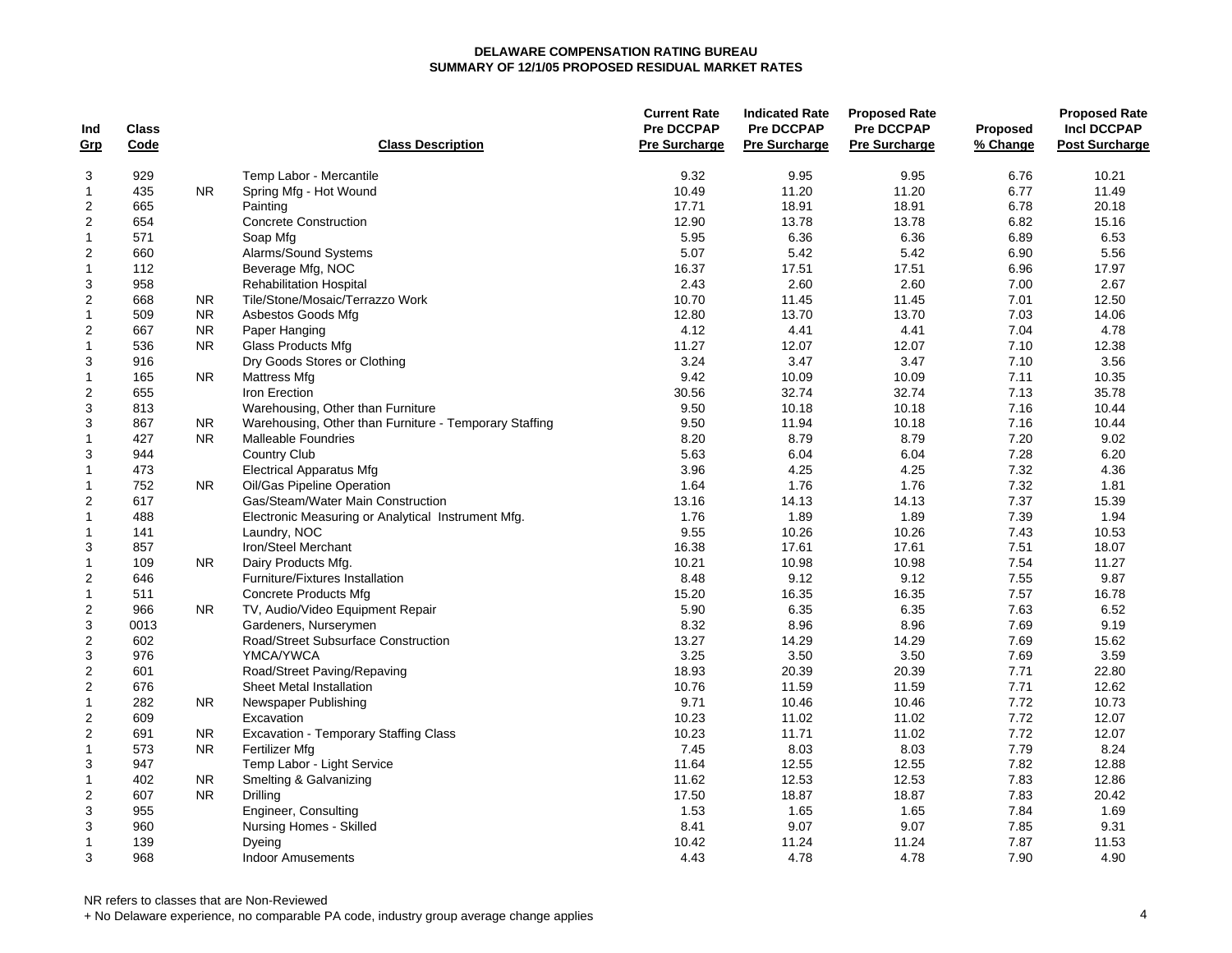|                |              |                |                                                     | <b>Current Rate</b>  | <b>Indicated Rate</b> | <b>Proposed Rate</b> |                 | <b>Proposed Rate</b>  |
|----------------|--------------|----------------|-----------------------------------------------------|----------------------|-----------------------|----------------------|-----------------|-----------------------|
| Ind            | <b>Class</b> |                |                                                     | <b>Pre DCCPAP</b>    | <b>Pre DCCPAP</b>     | <b>Pre DCCPAP</b>    | <b>Proposed</b> | <b>Incl DCCPAP</b>    |
| Grp            | Code         |                | <b>Class Description</b>                            | <b>Pre Surcharge</b> | <b>Pre Surcharge</b>  | <b>Pre Surcharge</b> | % Change        | <b>Post Surcharge</b> |
| $\overline{2}$ | 670          |                | House Furnishing Installation                       | 9.46                 | 10.28                 | 10.21                | 7.93            | 10.48                 |
| $\overline{c}$ | 681          |                | <b>Canvas Goods Erection</b>                        | 9.46                 | 10.08                 | 10.21                | 7.93            | 10.48                 |
| 3              | 0016         | <b>NR</b>      | Orchard                                             | 6.92                 | 7.47                  | 7.47                 | 7.95            | 7.66                  |
| $\mathbf{1}$   | 136          | N <sub>R</sub> | <b>Embroidery Mfg</b>                               | 5.03                 | 5.43                  | 5.43                 | 7.95            | 5.57                  |
| 3              | 927          |                | Drugstore                                           | 2.26                 | 2.44                  | 2.44                 | 7.96            | 2.50                  |
| $\mathbf{3}$   | 7445         | NR.            | Non-Rateable Element - Class 7405                   | 1.00                 | 1.08                  | 1.08                 | 8.00            | 1.11                  |
| $\mathbf{3}$   | 979          |                | Residential Elderly - Nonmedical                    | 8.73                 | 9.43                  | 9.43                 | 8.02            | 9.68                  |
| 3              | 992          | <b>NR</b>      | Sanitary Company                                    | 9.73                 | 10.51                 | 10.51                | 8.02            | 10.78                 |
| $\mathbf{3}$   | 7405         |                | <b>Aircraft Operation Scheduled</b>                 | 2.99                 | 3.23                  | 3.23                 | 8.03            | 3.31                  |
| 3              | 883          | NR.            | Retail Store, NOC - Temporary Staffing Class        | 4.23                 | 4.78                  | 4.57                 | 8.04            | 4.69                  |
| 3              | 928          |                | Retail Store, NOC                                   | 4.23                 | 4.57                  | 4.57                 | 8.04            | 4.69                  |
| $\mathsf 3$    | 806          |                | <b>Furniture Moving/Storage</b>                     | 16.27                | 17.58                 | 17.58                | 8.05            | 18.04                 |
| $\mathbf{3}$   | 7453         | N <sub>R</sub> | Non-Rateable Element - Class 7413                   | 0.62                 | 0.67                  | 0.67                 | 8.06            | 0.69                  |
| $\mathbf{1}$   | 429          | <b>NR</b>      | Die Casting Mfg                                     | 10.40                | 11.24                 | 11.24                | 8.08            | 11.53                 |
| $\mathbf{1}$   | 306          | <b>NR</b>      | Wood Turned Products Mfg                            | 8.60                 | 9.30                  | 9.30                 | 8.14            | 9.54                  |
|                | 625          |                | <b>Conduit Construction</b>                         | 11.79                |                       | 12.75                | 8.14            | 13.92                 |
| $\overline{2}$ |              |                |                                                     |                      | 12.75                 |                      |                 |                       |
| 3              | 7421         |                | <b>Aircraft Operation Business</b>                  | 3.56                 | 3.85                  | 3.85                 | 8.15            | 3.95                  |
| 3              | 7413         |                | <b>Aircraft Operation Commuter</b>                  | 2.94                 | 3.18                  | 3.18                 | 8.16            | 3.26                  |
| $\overline{1}$ | 458          | NR.            | Jewelry Mfg                                         | 5.14                 | 5.56                  | 5.56                 | 8.17            | 5.70                  |
| 3              | 0083         | <b>NR</b>      | Livestock Farm                                      | 11.62                | 12.57                 | 12.57                | 8.18            | 12.90                 |
| 3              | 855          |                | Lumber/Building Material Dealer                     | 10.98                | 11.88                 | 11.88                | 8.20            | 12.19                 |
| 3              | 814          |                | Mobile, Self-Propelled Equipment Dealers            | 8.53                 | 9.23                  | 9.23                 | 8.21            | 9.47                  |
| 3              | 999          | N <sub>R</sub> | Cemeteries                                          | 10.06                | 10.89                 | 10.89                | 8.25            | 11.17                 |
| $\mathbf{3}$   | 0006         |                | Field Crops/Vegetable Farms                         | 11.60                | 12.56                 | 12.56                | 8.28            | 12.89                 |
| $\overline{c}$ | 709          | N <sub>R</sub> | <b>Tallymen/Checking Clerks</b>                     | 4.59                 | 4.97                  | 4.97                 | 8.28            | 5.10                  |
| $\mathbf{3}$   | 903          |                | <b>Bar and Tavern</b>                               | 0.96                 | 1.04                  | 1.04                 | 8.33            | 1.07                  |
| $\sqrt{3}$     | 7424         |                | Aircraft Operation, NOC                             | 8.38                 | 9.08                  | 9.08                 | 8.35            | 9.32                  |
| $\mathbf{1}$   | 472          |                | <b>Electronic Component Mfg</b>                     | 3.71                 | 4.02                  | 4.02                 | 8.36            | 4.12                  |
| $\mathbf{1}$   | 497          | NR.            | Electronic Component Mfg - Temporary Staffing Class | 3.71                 | 3.90                  | 4.02                 | 8.36            | 4.12                  |
| 3              | 007          | <b>NR</b>      | Farm Machinery Operation                            | 11.77                | 12.77                 | 12.77                | 8.50            | 13.10                 |
| $\mathbf{1}$   | 467          | N <sub>R</sub> | <b>Ball Bearing Mfg</b>                             | 6.82                 | 7.40                  | 7.40                 | 8.50            | 7.59                  |
| $\overline{2}$ | 645          |                | Wallboard Installation                              | 11.50                | 12.48                 | 12.48                | 8.52            | 13.96                 |
| 3              | 988          |                | <b>Bank</b>                                         | 0.35                 | 0.38                  | 0.38                 | 8.57            | 0.39                  |
| $\overline{1}$ | 411          |                | <b>Steel Fabricating</b>                            | 17.93                | 19.47                 | 19.47                | 8.59            | 19.98                 |
| $\mathbf{1}$   | 425          | N <sub>R</sub> | Iron Foundries, NOC                                 | 15.71                | 17.06                 | 17.06                | 8.59            | 17.50                 |
| 3              | 858          | N <sub>R</sub> | Ferrous Scrap Metal Dealer                          | 15.23                | 16.54                 | 16.54                | 8.60            | 16.97                 |
| 3              | 974          |                | Retirement/Life Care Community                      | 6.36                 | 6.91                  | 6.91                 | 8.65            | 7.09                  |
| 3              | 932          |                | <b>Copying or Duplicating Service</b>               | 2.07                 | 2.25                  | 2.25                 | 8.70            | 2.31                  |
| $\sqrt{2}$     | 658          |                | Iron Erection/Installation                          | 13.43                | 14.60                 | 14.60                | 8.71            | 16.11                 |
| 3              | 933          |                | Vending Machine Installation/Service/Repair         | 6.88                 | 7.48                  | 7.48                 | 8.72            | 7.67                  |
| $\mathbf{1}$   | 507          | NR.            | Graphite Prod Mfg                                   | 7.62                 | 8.29                  | 8.29                 | 8.79            | 8.51                  |
| $\overline{2}$ | 055          |                | Sand Excavation                                     | 10.43                | 11.35                 | 11.35                | 8.82            | 11.65                 |
| $\mathbf{1}$   | 111          | <b>NR</b>      | Slaughter House, Wholesale                          | 8.49                 | 9.24                  | 9.24                 | 8.83            | 9.48                  |
| $\overline{2}$ | 659          |                | Roofing                                             | 29.23                | 31.81                 | 31.81                | 8.83            | 34.39                 |
| 2              | 669          | <b>NR</b>      | Plastering                                          | 14.02                | 15.26                 | 15.26                | 8.84            | 16.67                 |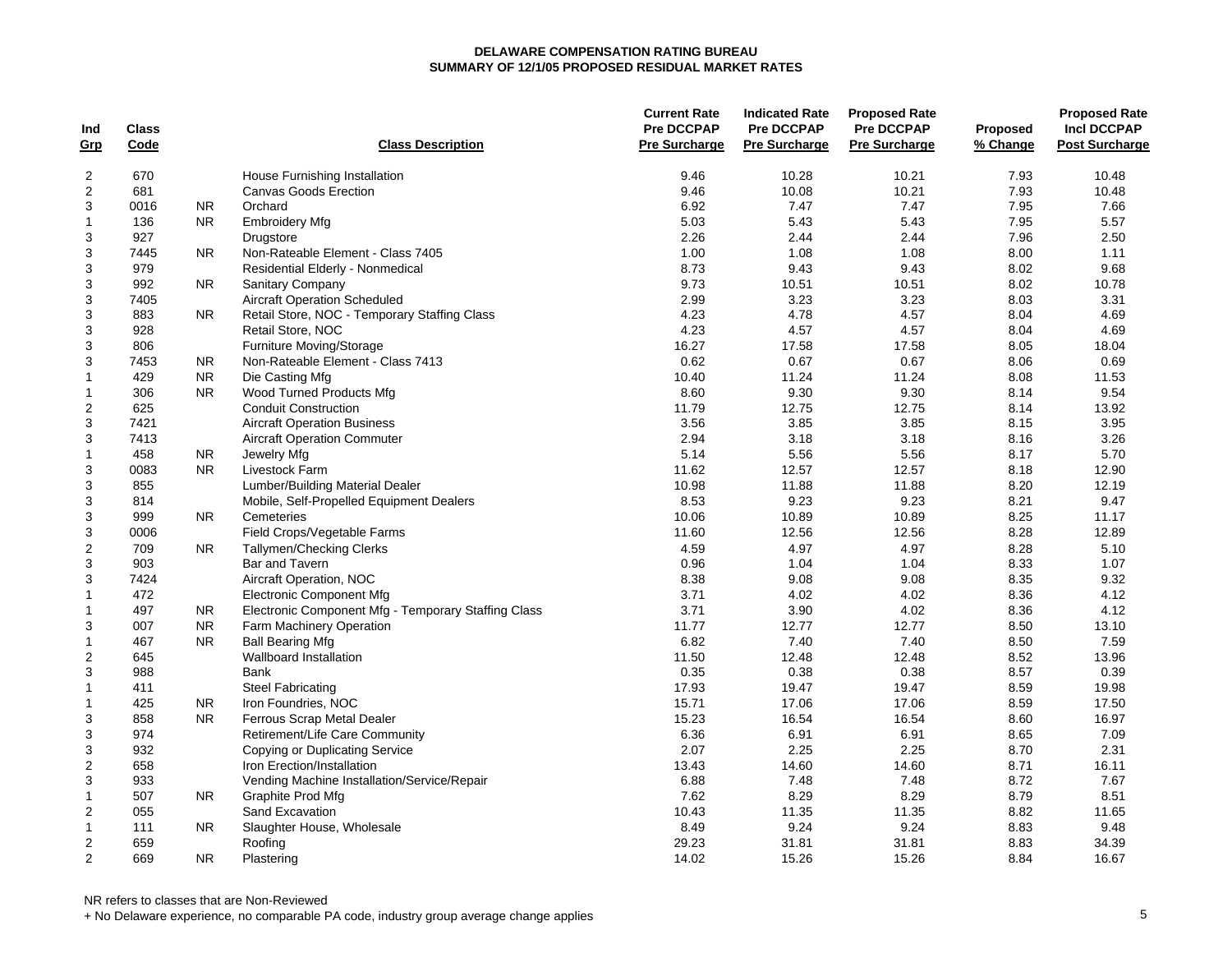|                  |              |                |                                                       | <b>Current Rate</b>  | <b>Indicated Rate</b> | <b>Proposed Rate</b> |          | <b>Proposed Rate</b>  |
|------------------|--------------|----------------|-------------------------------------------------------|----------------------|-----------------------|----------------------|----------|-----------------------|
| Ind              | <b>Class</b> |                |                                                       | <b>Pre DCCPAP</b>    | Pre DCCPAP            | <b>Pre DCCPAP</b>    | Proposed | <b>Incl DCCPAP</b>    |
| <u>Grp</u>       | Code         |                | <b>Class Description</b>                              | <b>Pre Surcharge</b> | <b>Pre Surcharge</b>  | <b>Pre Surcharge</b> | % Change | <b>Post Surcharge</b> |
| 3                | 7428         |                | Aircraft Operation - Ground Crew                      | 3.36                 | 3.66                  | 3.66                 | 8.93     | 3.76                  |
| 3                | 924          |                | Wholesale Store, NOC                                  | 6.24                 | 6.80                  | 6.80                 | 8.97     | 6.98                  |
| 3                | 984          |                | <b>Insurance Company</b>                              | 0.78                 | 0.85                  | 0.85                 | 8.97     | 0.87                  |
| $\mathbf{1}$     | 447          | <b>NR</b>      | Non-Ferrous Metals Foundry                            | 9.80                 | 10.68                 | 10.68                | 8.98     | 10.96                 |
| $\overline{1}$   | 323          | <b>NR</b>      | Furniture Mfg - Wood                                  | 5.34                 | 5.82                  | 5.82                 | 8.99     | 5.97                  |
| $\overline{1}$   | 163          |                | Textile Prod Mfg, NOC                                 | 6.18                 | 6.74                  | 6.74                 | 9.06     | 6.92                  |
| 3                | 897          |                | <b>Fast Food Restaurant</b>                           | 5.18                 | 5.65                  | 5.65                 | 9.07     | 5.80                  |
| 3                | 0034         |                | Animal Raising                                        | 9.68                 | 10.56                 | 10.56                | 9.09     | 10.83                 |
| 3                | 816          |                | <b>Auto Filling Stations</b>                          | 4.29                 | 4.68                  | 4.68                 | 9.09     | 4.80                  |
| 3                | 896          |                | Club N.O.C                                            | 4.95                 | 5.40                  | 5.40                 | 9.09     | 5.54                  |
| 3                | 859          | <b>NR</b>      | Nonferrous Scrap Metal Dealer                         | 17.41                | 19.00                 | 19.00                | 9.13     | 19.49                 |
| 3                | 985          |                | Police/Firemen                                        | 8.87                 | 9.68                  | 9.68                 | 9.13     | 9.93                  |
| 3                | 943          |                | Home Health Care - Nonprofessional                    | 12.36                | 13.49                 | 13.49                | 9.14     | 13.84                 |
| 3                | 941          |                | Social Rehabilitation Facility                        | 5.03                 | 5.49                  | 5.49                 | 9.15     | 5.63                  |
| $\mathbf{3}$     | 881          | <b>NR</b>      | Hardware Store - Wholesale - Temporary Staffing Class | 5.35                 | 6.74                  | 5.84                 | 9.16     | 5.99                  |
| $\mathbf{3}$     | 926          |                | Hardware Store - Wholesale                            | 5.35                 | 5.84                  | 5.84                 | 9.16     | 5.99                  |
| 3                | 911          |                | Grocery, Wholesale                                    | 9.47                 | 10.34                 | 10.34                | 9.19     | 10.61                 |
| $\mathbf{3}$     | 975          |                | Restaurant                                            | 5.33                 | 5.82                  | 5.82                 | 9.19     | 5.97                  |
| $\overline{2}$   | 662          |                | Household Appliance Service                           | 5.65                 | 6.17                  | 6.17                 | 9.20     | 6.33                  |
| 3                | 967          |                | <b>Theatres</b>                                       | 1.63                 | 1.78                  | 1.78                 | 9.20     | 1.83                  |
| 3                | 885          |                | <b>Plumbing Supplies Dealer</b>                       | 5.97                 | 6.52                  | 6.52                 | 9.21     | 6.69                  |
| 3                | 978          | <b>NR</b>      | Camps, Summer/Winter, NOC                             | 5.97                 | 6.52                  | 6.52                 | 9.21     | 6.69                  |
| 2                | 608          |                | <b>Flat Cement Work</b>                               | 10.09                | 11.02                 | 11.02                | 9.22     | 12.03                 |
| $\mathbf{3}$     | 919          |                | <b>Florist Store</b>                                  | 4.98                 | 5.44                  | 5.44                 | 9.24     | 5.58                  |
| $\boldsymbol{2}$ | 603          |                | Sewer Construction                                    | 20.76                | 22.68                 | 22.68                | 9.25     | 24.72                 |
| $\overline{c}$   | 663          |                | Plumbing                                              | 8.30                 | 9.07                  | 9.07                 | 9.28     | 10.12                 |
| $\mathbf{1}$     | 502          | <b>NR</b>      | <b>Plaster Statuary Mfg</b>                           | 7.42                 | 8.11                  | 8.11                 | 9.30     | 8.32                  |
| $\mathbf{1}$     | 130          | <b>NR</b>      | <b>Textile Waste Mfg</b>                              | 9.67                 | 10.59                 | 10.59                | 9.51     | 10.87                 |
| $\overline{c}$   | 643          | <b>NR</b>      | <b>Asbestos Contractor</b>                            | 21.44                | 23.48                 | 23.48                | 9.51     | 25.66                 |
| $\overline{c}$   | 647          | <b>NR</b>      | Insulation Work, NOC                                  | 14.29                | 15.65                 | 15.65                | 9.52     | 17.08                 |
| 3                | 009          | <b>NR</b>      | Logging or Lumbering                                  | 52.34                | 57.34                 | 57.34                | 9.55     | 58.83                 |
| $\mathbf{1}$     | 751          | <b>NR</b>      | <b>Gas Utility</b>                                    | 2.70                 | 2.96                  | 2.96                 | 9.63     | 3.04                  |
| 3                | 971          |                | <b>Buildings</b>                                      | 7.67                 | 8.41                  | 8.41                 | 9.65     | 8.63                  |
| $\overline{2}$   | 028          | N <sub>R</sub> | Oil/Gas Production                                    | 8.58                 | 9.41                  | 9.41                 | 9.67     | 9.65                  |
| $\overline{c}$   | 652          |                | Carpentry - Detached Dwelling                         | 16.95                | 18.59                 | 18.59                | 9.68     | 19.38                 |
| 3                | 907          | NR.            | Fruit/Vegetable Dealer, Wholesale                     | 11.15                | 12.23                 | 12.23                | 9.69     | 12.55                 |
| $\mathbf 2$      | 649          |                | Ceiling Installation                                  | 6.39                 | 7.01                  | 7.01                 | 9.70     | 7.75                  |
| $\overline{c}$   | 653          |                | Masonry                                               | 13.06                | 14.35                 | 14.35                | 9.88     | 15.69                 |
| $\mathsf 3$      | 812          | <b>NR</b>      | Mail Hauling/Delivery Service                         | 12.37                | 13.61                 | 13.61                | 10.02    | 13.96                 |
| $\mathbf{3}$     | 0011         | <b>NR</b>      | <b>Flower Growing</b>                                 | 6.65                 | 7.32                  | 7.32                 | 10.08    | 7.51                  |
| 3                | 860          | <b>NR</b>      | <b>Scrap Metal Dealer</b>                             | 17.12                | 18.86                 | 18.86                | 10.16    | 19.35                 |
| 3                | 940          | <b>NR</b>      | Residential - Developmentally Disabled                | 10.19                | 11.23                 | 11.23                | 10.21    | 11.52                 |
| $\mathbf{3}$     | 0036         | <b>NR</b>      | Dairy Farm                                            | 9.44                 | 10.41                 | 10.41                | 10.28    | 10.68                 |
| 3                | 939          | <b>NR</b>      | Carnival                                              | 10.02                | 11.05                 | 11.05                | 10.28    | 11.34                 |
| 3                | 934          |                | Auto Parts/Accessory Store                            | 4.76                 | 5.25                  | 5.25                 | 10.29    | 5.39                  |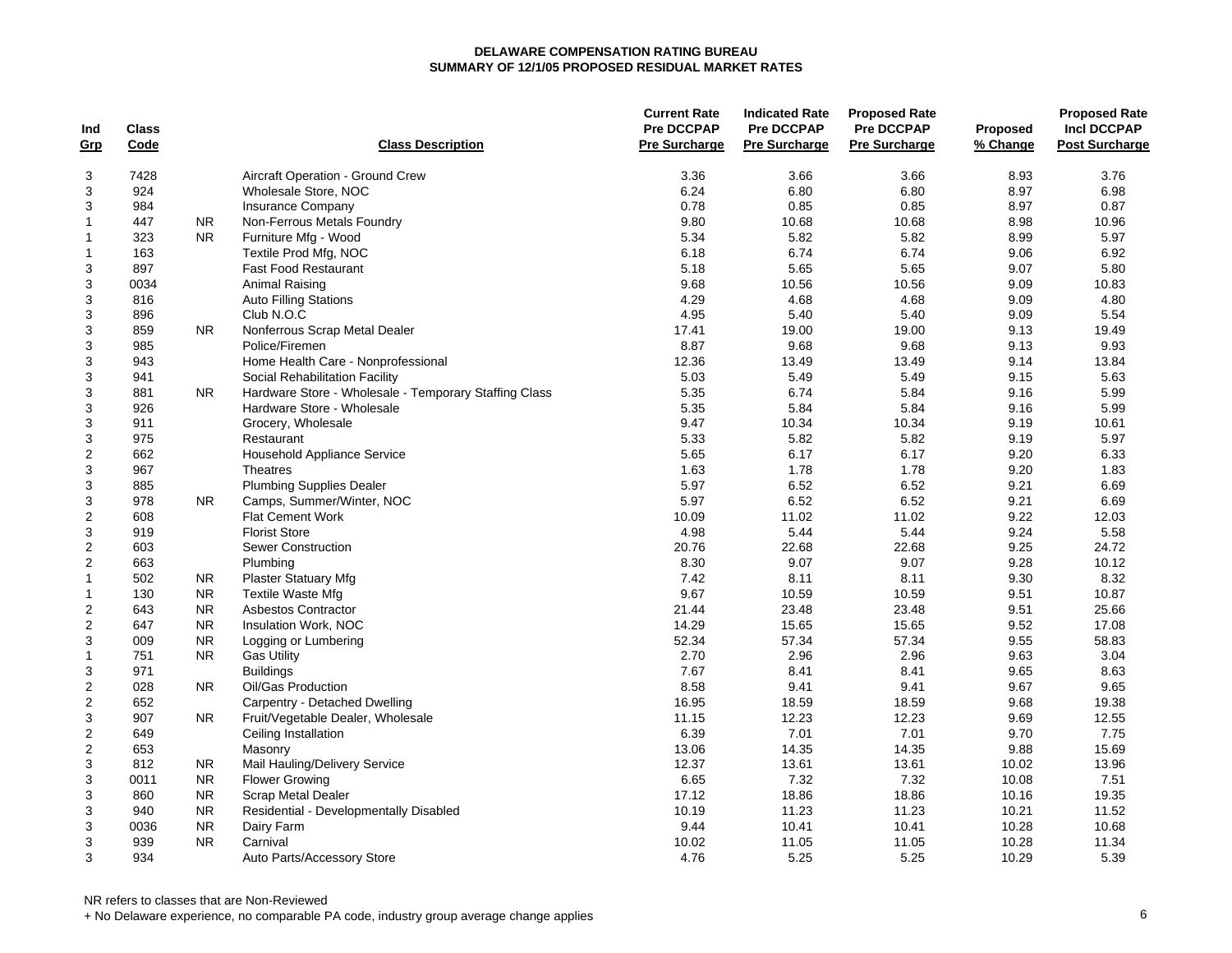| <b>Pre DCCPAP</b><br><b>Pre DCCPAP</b><br><b>Incl DCCPAP</b><br><b>Pre DCCPAP</b><br><b>Class</b><br><b>Proposed</b><br>Ind<br><b>Pre Surcharge</b><br><b>Post Surcharge</b><br>Grp<br>Code<br><b>Class Description</b><br>Pre Surcharge<br><b>Pre Surcharge</b><br>% Change<br>5.14<br>5.82<br>142<br>Dry Cleaning Plant<br>5.67<br>5.67<br>10.31<br>$\mathbf 1$<br>3<br>14.56<br>16.08<br>16.07<br>10.37<br>811<br>Trucking, NOC<br>16.49<br>3<br>4777<br>14.56<br>15.89<br>16.07<br>10.37<br>16.49<br><b>Explosives Distributor</b><br>3<br>7.02<br>7.02<br>10.38<br>7.20<br>954<br>Security/Investigative Agency<br>6.36<br>3<br>6.70<br>7.40<br>7.40<br>10.45<br>7.59<br>917<br>Grocery Store - Retail<br>3<br>3.22<br>3.56<br>3.56<br>10.56<br>3.65<br>959<br>Veterinarians<br>3<br>821<br>11.15<br>12.34<br>12.34<br>10.67<br>12.66<br>Beverage Distributor<br>$\overline{1}$<br>544<br>Temp Labor - Light Industrial<br>12.90<br>14.28<br>14.28<br>10.70<br>14.65<br>3<br>818<br>5.23<br>5.79<br>5.79<br>10.71<br>5.94<br><b>Auto Dealers</b><br>3<br>0.93<br>1.03<br>1.03<br>1.06<br>920<br>Jewelry Store<br>10.75<br>22.79<br>22.79<br>$\overline{1}$<br>721<br>N <sub>R</sub><br>Railroad Operation, NOC<br>20.57<br>10.79<br>23.38<br>3<br>804<br>School Bus Operation<br>5.53<br>6.13<br>6.13<br>10.85<br>6.29<br>3<br>945<br>5.89<br>6.53<br>6.53<br>10.87<br>6.70<br><b>Hotel Restaurant</b><br>9.48<br>9.48<br>10.88<br>9.73<br>$\overline{1}$<br>404<br><b>NR</b><br>Steel Mfg<br>8.55<br>5.91<br>3<br>942<br>Home Health Care - Professional<br>5.33<br>5.91<br>10.88<br>6.06<br>3<br>9.64<br>10.70<br>10.70<br>10.98<br>0012<br><b>Flower Growing</b><br>11.00<br>3<br>879<br>Contract Packaging - Temporary Staffing Class<br>6.34<br>7.53<br>7.04<br>11.04<br>7.22<br>NR.<br>7.22<br>3<br>923<br>N <sub>R</sub><br><b>Contract Packaging</b><br>6.34<br>7.04<br>7.04<br>11.04<br>3<br>995<br><b>Sanitation Services</b><br>15.73<br>17.47<br>17.47<br>11.06<br>17.92<br>3<br>9.74<br>9.74<br>9.99<br>969<br>8.76<br>11.19<br><b>Outdoor Amusements</b><br>3<br>16.15<br>17.96<br>17.96<br>11.21<br>18.43<br>808<br><b>Parcel Delivery</b><br>3<br>7.37<br>8.20<br>8.20<br>11.26<br>8.41<br>946<br>Temp Labor - Medical Staffing<br>3<br>964<br><b>Sheltered Workshops</b><br>4.16<br>4.63<br>4.63<br>11.30<br>4.75<br>3<br>9.51<br>9.76<br>809<br><b>Fuel Distribution</b><br>8.54<br>9.51<br>11.36<br>3<br>880<br>Theatres<br>8.00<br>8.91<br>8.91<br>11.38<br>9.14<br>$\overline{1}$<br>6.66<br>7.42<br>7.42<br>7.61<br>110<br><b>NR</b><br>Ice Cream Mfg<br>11.41<br>3<br>862<br>17.09<br>17.09<br>11.41<br>17.53<br><b>NR</b><br><b>Recycling Center</b><br>15.34<br>3<br>962<br>0.30<br>Accountant/Auditor<br>0.26<br>0.29<br>0.29<br>11.54<br>3<br>3.74<br>3.74<br>3.84<br>925<br>Hardware Stores - Retail<br>3.35<br>11.64<br>3<br>5.40<br>6.03<br>6.03<br>6.19<br>981<br>Slot Machine Gambling<br>11.67<br>3<br>10.22<br>805<br>NR.<br>Milk Hauling - By Contractor<br>9.15<br>10.22<br>11.69<br>10.49<br>Canvas/Burlap Products Mfg<br>5.19<br>5.80<br>5.80<br>11.75<br>5.95<br>$\mathbf 1$<br>166<br>NR.<br>5.81<br>12.16<br>5.96<br>3<br>918<br>Bakery Shop - Retail<br>5.18<br>5.81<br>3<br>801<br>Stable<br>12.68<br>14.23<br>14.23<br>12.22<br>14.60<br>4.01<br>12.32<br>$\overline{1}$<br>485<br>N <sub>R</sub><br>Communications, Search, Detection, or Signal Processing Equipment Mfg<br>3.57<br>4.01<br>4.11<br>3<br>0.73<br>12.33<br>889<br>Clerical Office - Temporary Staffing Class<br>0.80<br>0.82<br>0.84<br>3<br><b>Clerical Office</b><br>0.73<br>0.82<br>12.33<br>0.84<br>953<br>0.82<br>0.91<br>12.35<br>3<br>890<br><b>Electrical Supplies Dealer</b><br>0.81<br>0.91<br>0.93<br>3<br>8.03<br>8.03<br>12.78<br>8.24<br>825<br>Auto Storage Garage<br>7.12<br>NR.<br>3<br>35.22<br>12.99<br>005<br><b>NR</b><br><b>Tree Pruning</b><br>31.17<br>35.22<br>36.14<br>3<br><b>NR</b><br><b>Taxicab Companies</b><br>35.72<br>35.72<br>13.04<br>36.65<br>803<br>31.60<br>3<br>922<br>6.65<br>6.65<br>6.82<br>Furniture Store - Retail<br>5.88<br>13.10<br>3<br>877<br><b>NR</b><br>4.78<br>5.33<br>5.41<br>5.55<br>Department Stores - Temporary Staffing Class<br>13.18<br>3<br>914<br>4.78<br>5.41<br>13.18<br>5.55<br><b>Department Stores</b><br>5.41<br>205<br><b>NR</b><br>5.63<br>6.38<br>6.38<br>13.32<br>6.55<br>$\overline{1}$<br>Leather Goods Mfg, NOC |  |  | <b>Current Rate</b> | <b>Indicated Rate</b> | <b>Proposed Rate</b> | <b>Proposed Rate</b> |
|-----------------------------------------------------------------------------------------------------------------------------------------------------------------------------------------------------------------------------------------------------------------------------------------------------------------------------------------------------------------------------------------------------------------------------------------------------------------------------------------------------------------------------------------------------------------------------------------------------------------------------------------------------------------------------------------------------------------------------------------------------------------------------------------------------------------------------------------------------------------------------------------------------------------------------------------------------------------------------------------------------------------------------------------------------------------------------------------------------------------------------------------------------------------------------------------------------------------------------------------------------------------------------------------------------------------------------------------------------------------------------------------------------------------------------------------------------------------------------------------------------------------------------------------------------------------------------------------------------------------------------------------------------------------------------------------------------------------------------------------------------------------------------------------------------------------------------------------------------------------------------------------------------------------------------------------------------------------------------------------------------------------------------------------------------------------------------------------------------------------------------------------------------------------------------------------------------------------------------------------------------------------------------------------------------------------------------------------------------------------------------------------------------------------------------------------------------------------------------------------------------------------------------------------------------------------------------------------------------------------------------------------------------------------------------------------------------------------------------------------------------------------------------------------------------------------------------------------------------------------------------------------------------------------------------------------------------------------------------------------------------------------------------------------------------------------------------------------------------------------------------------------------------------------------------------------------------------------------------------------------------------------------------------------------------------------------------------------------------------------------------------------------------------------------------------------------------------------------------------------------------------------------------------------------------------------------------------------------------------------------------------------------------------------------------------------------------------------------------------------------------------------------------------------------------------------------------------------------------------------------------------------------------------------------------------------------------------------------------------------------------------------------------------------------------------------------------------------------------------------------------------------------------------------------------------------------------------------------------------------------------------------------------------------------------------------------------------------------------------------------------------------------------------------|--|--|---------------------|-----------------------|----------------------|----------------------|
|                                                                                                                                                                                                                                                                                                                                                                                                                                                                                                                                                                                                                                                                                                                                                                                                                                                                                                                                                                                                                                                                                                                                                                                                                                                                                                                                                                                                                                                                                                                                                                                                                                                                                                                                                                                                                                                                                                                                                                                                                                                                                                                                                                                                                                                                                                                                                                                                                                                                                                                                                                                                                                                                                                                                                                                                                                                                                                                                                                                                                                                                                                                                                                                                                                                                                                                                                                                                                                                                                                                                                                                                                                                                                                                                                                                                                                                                                                                                                                                                                                                                                                                                                                                                                                                                                                                                                                                                                 |  |  |                     |                       |                      |                      |
|                                                                                                                                                                                                                                                                                                                                                                                                                                                                                                                                                                                                                                                                                                                                                                                                                                                                                                                                                                                                                                                                                                                                                                                                                                                                                                                                                                                                                                                                                                                                                                                                                                                                                                                                                                                                                                                                                                                                                                                                                                                                                                                                                                                                                                                                                                                                                                                                                                                                                                                                                                                                                                                                                                                                                                                                                                                                                                                                                                                                                                                                                                                                                                                                                                                                                                                                                                                                                                                                                                                                                                                                                                                                                                                                                                                                                                                                                                                                                                                                                                                                                                                                                                                                                                                                                                                                                                                                                 |  |  |                     |                       |                      |                      |
|                                                                                                                                                                                                                                                                                                                                                                                                                                                                                                                                                                                                                                                                                                                                                                                                                                                                                                                                                                                                                                                                                                                                                                                                                                                                                                                                                                                                                                                                                                                                                                                                                                                                                                                                                                                                                                                                                                                                                                                                                                                                                                                                                                                                                                                                                                                                                                                                                                                                                                                                                                                                                                                                                                                                                                                                                                                                                                                                                                                                                                                                                                                                                                                                                                                                                                                                                                                                                                                                                                                                                                                                                                                                                                                                                                                                                                                                                                                                                                                                                                                                                                                                                                                                                                                                                                                                                                                                                 |  |  |                     |                       |                      |                      |
|                                                                                                                                                                                                                                                                                                                                                                                                                                                                                                                                                                                                                                                                                                                                                                                                                                                                                                                                                                                                                                                                                                                                                                                                                                                                                                                                                                                                                                                                                                                                                                                                                                                                                                                                                                                                                                                                                                                                                                                                                                                                                                                                                                                                                                                                                                                                                                                                                                                                                                                                                                                                                                                                                                                                                                                                                                                                                                                                                                                                                                                                                                                                                                                                                                                                                                                                                                                                                                                                                                                                                                                                                                                                                                                                                                                                                                                                                                                                                                                                                                                                                                                                                                                                                                                                                                                                                                                                                 |  |  |                     |                       |                      |                      |
|                                                                                                                                                                                                                                                                                                                                                                                                                                                                                                                                                                                                                                                                                                                                                                                                                                                                                                                                                                                                                                                                                                                                                                                                                                                                                                                                                                                                                                                                                                                                                                                                                                                                                                                                                                                                                                                                                                                                                                                                                                                                                                                                                                                                                                                                                                                                                                                                                                                                                                                                                                                                                                                                                                                                                                                                                                                                                                                                                                                                                                                                                                                                                                                                                                                                                                                                                                                                                                                                                                                                                                                                                                                                                                                                                                                                                                                                                                                                                                                                                                                                                                                                                                                                                                                                                                                                                                                                                 |  |  |                     |                       |                      |                      |
|                                                                                                                                                                                                                                                                                                                                                                                                                                                                                                                                                                                                                                                                                                                                                                                                                                                                                                                                                                                                                                                                                                                                                                                                                                                                                                                                                                                                                                                                                                                                                                                                                                                                                                                                                                                                                                                                                                                                                                                                                                                                                                                                                                                                                                                                                                                                                                                                                                                                                                                                                                                                                                                                                                                                                                                                                                                                                                                                                                                                                                                                                                                                                                                                                                                                                                                                                                                                                                                                                                                                                                                                                                                                                                                                                                                                                                                                                                                                                                                                                                                                                                                                                                                                                                                                                                                                                                                                                 |  |  |                     |                       |                      |                      |
|                                                                                                                                                                                                                                                                                                                                                                                                                                                                                                                                                                                                                                                                                                                                                                                                                                                                                                                                                                                                                                                                                                                                                                                                                                                                                                                                                                                                                                                                                                                                                                                                                                                                                                                                                                                                                                                                                                                                                                                                                                                                                                                                                                                                                                                                                                                                                                                                                                                                                                                                                                                                                                                                                                                                                                                                                                                                                                                                                                                                                                                                                                                                                                                                                                                                                                                                                                                                                                                                                                                                                                                                                                                                                                                                                                                                                                                                                                                                                                                                                                                                                                                                                                                                                                                                                                                                                                                                                 |  |  |                     |                       |                      |                      |
|                                                                                                                                                                                                                                                                                                                                                                                                                                                                                                                                                                                                                                                                                                                                                                                                                                                                                                                                                                                                                                                                                                                                                                                                                                                                                                                                                                                                                                                                                                                                                                                                                                                                                                                                                                                                                                                                                                                                                                                                                                                                                                                                                                                                                                                                                                                                                                                                                                                                                                                                                                                                                                                                                                                                                                                                                                                                                                                                                                                                                                                                                                                                                                                                                                                                                                                                                                                                                                                                                                                                                                                                                                                                                                                                                                                                                                                                                                                                                                                                                                                                                                                                                                                                                                                                                                                                                                                                                 |  |  |                     |                       |                      |                      |
|                                                                                                                                                                                                                                                                                                                                                                                                                                                                                                                                                                                                                                                                                                                                                                                                                                                                                                                                                                                                                                                                                                                                                                                                                                                                                                                                                                                                                                                                                                                                                                                                                                                                                                                                                                                                                                                                                                                                                                                                                                                                                                                                                                                                                                                                                                                                                                                                                                                                                                                                                                                                                                                                                                                                                                                                                                                                                                                                                                                                                                                                                                                                                                                                                                                                                                                                                                                                                                                                                                                                                                                                                                                                                                                                                                                                                                                                                                                                                                                                                                                                                                                                                                                                                                                                                                                                                                                                                 |  |  |                     |                       |                      |                      |
|                                                                                                                                                                                                                                                                                                                                                                                                                                                                                                                                                                                                                                                                                                                                                                                                                                                                                                                                                                                                                                                                                                                                                                                                                                                                                                                                                                                                                                                                                                                                                                                                                                                                                                                                                                                                                                                                                                                                                                                                                                                                                                                                                                                                                                                                                                                                                                                                                                                                                                                                                                                                                                                                                                                                                                                                                                                                                                                                                                                                                                                                                                                                                                                                                                                                                                                                                                                                                                                                                                                                                                                                                                                                                                                                                                                                                                                                                                                                                                                                                                                                                                                                                                                                                                                                                                                                                                                                                 |  |  |                     |                       |                      |                      |
|                                                                                                                                                                                                                                                                                                                                                                                                                                                                                                                                                                                                                                                                                                                                                                                                                                                                                                                                                                                                                                                                                                                                                                                                                                                                                                                                                                                                                                                                                                                                                                                                                                                                                                                                                                                                                                                                                                                                                                                                                                                                                                                                                                                                                                                                                                                                                                                                                                                                                                                                                                                                                                                                                                                                                                                                                                                                                                                                                                                                                                                                                                                                                                                                                                                                                                                                                                                                                                                                                                                                                                                                                                                                                                                                                                                                                                                                                                                                                                                                                                                                                                                                                                                                                                                                                                                                                                                                                 |  |  |                     |                       |                      |                      |
|                                                                                                                                                                                                                                                                                                                                                                                                                                                                                                                                                                                                                                                                                                                                                                                                                                                                                                                                                                                                                                                                                                                                                                                                                                                                                                                                                                                                                                                                                                                                                                                                                                                                                                                                                                                                                                                                                                                                                                                                                                                                                                                                                                                                                                                                                                                                                                                                                                                                                                                                                                                                                                                                                                                                                                                                                                                                                                                                                                                                                                                                                                                                                                                                                                                                                                                                                                                                                                                                                                                                                                                                                                                                                                                                                                                                                                                                                                                                                                                                                                                                                                                                                                                                                                                                                                                                                                                                                 |  |  |                     |                       |                      |                      |
|                                                                                                                                                                                                                                                                                                                                                                                                                                                                                                                                                                                                                                                                                                                                                                                                                                                                                                                                                                                                                                                                                                                                                                                                                                                                                                                                                                                                                                                                                                                                                                                                                                                                                                                                                                                                                                                                                                                                                                                                                                                                                                                                                                                                                                                                                                                                                                                                                                                                                                                                                                                                                                                                                                                                                                                                                                                                                                                                                                                                                                                                                                                                                                                                                                                                                                                                                                                                                                                                                                                                                                                                                                                                                                                                                                                                                                                                                                                                                                                                                                                                                                                                                                                                                                                                                                                                                                                                                 |  |  |                     |                       |                      |                      |
|                                                                                                                                                                                                                                                                                                                                                                                                                                                                                                                                                                                                                                                                                                                                                                                                                                                                                                                                                                                                                                                                                                                                                                                                                                                                                                                                                                                                                                                                                                                                                                                                                                                                                                                                                                                                                                                                                                                                                                                                                                                                                                                                                                                                                                                                                                                                                                                                                                                                                                                                                                                                                                                                                                                                                                                                                                                                                                                                                                                                                                                                                                                                                                                                                                                                                                                                                                                                                                                                                                                                                                                                                                                                                                                                                                                                                                                                                                                                                                                                                                                                                                                                                                                                                                                                                                                                                                                                                 |  |  |                     |                       |                      |                      |
|                                                                                                                                                                                                                                                                                                                                                                                                                                                                                                                                                                                                                                                                                                                                                                                                                                                                                                                                                                                                                                                                                                                                                                                                                                                                                                                                                                                                                                                                                                                                                                                                                                                                                                                                                                                                                                                                                                                                                                                                                                                                                                                                                                                                                                                                                                                                                                                                                                                                                                                                                                                                                                                                                                                                                                                                                                                                                                                                                                                                                                                                                                                                                                                                                                                                                                                                                                                                                                                                                                                                                                                                                                                                                                                                                                                                                                                                                                                                                                                                                                                                                                                                                                                                                                                                                                                                                                                                                 |  |  |                     |                       |                      |                      |
|                                                                                                                                                                                                                                                                                                                                                                                                                                                                                                                                                                                                                                                                                                                                                                                                                                                                                                                                                                                                                                                                                                                                                                                                                                                                                                                                                                                                                                                                                                                                                                                                                                                                                                                                                                                                                                                                                                                                                                                                                                                                                                                                                                                                                                                                                                                                                                                                                                                                                                                                                                                                                                                                                                                                                                                                                                                                                                                                                                                                                                                                                                                                                                                                                                                                                                                                                                                                                                                                                                                                                                                                                                                                                                                                                                                                                                                                                                                                                                                                                                                                                                                                                                                                                                                                                                                                                                                                                 |  |  |                     |                       |                      |                      |
|                                                                                                                                                                                                                                                                                                                                                                                                                                                                                                                                                                                                                                                                                                                                                                                                                                                                                                                                                                                                                                                                                                                                                                                                                                                                                                                                                                                                                                                                                                                                                                                                                                                                                                                                                                                                                                                                                                                                                                                                                                                                                                                                                                                                                                                                                                                                                                                                                                                                                                                                                                                                                                                                                                                                                                                                                                                                                                                                                                                                                                                                                                                                                                                                                                                                                                                                                                                                                                                                                                                                                                                                                                                                                                                                                                                                                                                                                                                                                                                                                                                                                                                                                                                                                                                                                                                                                                                                                 |  |  |                     |                       |                      |                      |
|                                                                                                                                                                                                                                                                                                                                                                                                                                                                                                                                                                                                                                                                                                                                                                                                                                                                                                                                                                                                                                                                                                                                                                                                                                                                                                                                                                                                                                                                                                                                                                                                                                                                                                                                                                                                                                                                                                                                                                                                                                                                                                                                                                                                                                                                                                                                                                                                                                                                                                                                                                                                                                                                                                                                                                                                                                                                                                                                                                                                                                                                                                                                                                                                                                                                                                                                                                                                                                                                                                                                                                                                                                                                                                                                                                                                                                                                                                                                                                                                                                                                                                                                                                                                                                                                                                                                                                                                                 |  |  |                     |                       |                      |                      |
|                                                                                                                                                                                                                                                                                                                                                                                                                                                                                                                                                                                                                                                                                                                                                                                                                                                                                                                                                                                                                                                                                                                                                                                                                                                                                                                                                                                                                                                                                                                                                                                                                                                                                                                                                                                                                                                                                                                                                                                                                                                                                                                                                                                                                                                                                                                                                                                                                                                                                                                                                                                                                                                                                                                                                                                                                                                                                                                                                                                                                                                                                                                                                                                                                                                                                                                                                                                                                                                                                                                                                                                                                                                                                                                                                                                                                                                                                                                                                                                                                                                                                                                                                                                                                                                                                                                                                                                                                 |  |  |                     |                       |                      |                      |
|                                                                                                                                                                                                                                                                                                                                                                                                                                                                                                                                                                                                                                                                                                                                                                                                                                                                                                                                                                                                                                                                                                                                                                                                                                                                                                                                                                                                                                                                                                                                                                                                                                                                                                                                                                                                                                                                                                                                                                                                                                                                                                                                                                                                                                                                                                                                                                                                                                                                                                                                                                                                                                                                                                                                                                                                                                                                                                                                                                                                                                                                                                                                                                                                                                                                                                                                                                                                                                                                                                                                                                                                                                                                                                                                                                                                                                                                                                                                                                                                                                                                                                                                                                                                                                                                                                                                                                                                                 |  |  |                     |                       |                      |                      |
|                                                                                                                                                                                                                                                                                                                                                                                                                                                                                                                                                                                                                                                                                                                                                                                                                                                                                                                                                                                                                                                                                                                                                                                                                                                                                                                                                                                                                                                                                                                                                                                                                                                                                                                                                                                                                                                                                                                                                                                                                                                                                                                                                                                                                                                                                                                                                                                                                                                                                                                                                                                                                                                                                                                                                                                                                                                                                                                                                                                                                                                                                                                                                                                                                                                                                                                                                                                                                                                                                                                                                                                                                                                                                                                                                                                                                                                                                                                                                                                                                                                                                                                                                                                                                                                                                                                                                                                                                 |  |  |                     |                       |                      |                      |
|                                                                                                                                                                                                                                                                                                                                                                                                                                                                                                                                                                                                                                                                                                                                                                                                                                                                                                                                                                                                                                                                                                                                                                                                                                                                                                                                                                                                                                                                                                                                                                                                                                                                                                                                                                                                                                                                                                                                                                                                                                                                                                                                                                                                                                                                                                                                                                                                                                                                                                                                                                                                                                                                                                                                                                                                                                                                                                                                                                                                                                                                                                                                                                                                                                                                                                                                                                                                                                                                                                                                                                                                                                                                                                                                                                                                                                                                                                                                                                                                                                                                                                                                                                                                                                                                                                                                                                                                                 |  |  |                     |                       |                      |                      |
|                                                                                                                                                                                                                                                                                                                                                                                                                                                                                                                                                                                                                                                                                                                                                                                                                                                                                                                                                                                                                                                                                                                                                                                                                                                                                                                                                                                                                                                                                                                                                                                                                                                                                                                                                                                                                                                                                                                                                                                                                                                                                                                                                                                                                                                                                                                                                                                                                                                                                                                                                                                                                                                                                                                                                                                                                                                                                                                                                                                                                                                                                                                                                                                                                                                                                                                                                                                                                                                                                                                                                                                                                                                                                                                                                                                                                                                                                                                                                                                                                                                                                                                                                                                                                                                                                                                                                                                                                 |  |  |                     |                       |                      |                      |
|                                                                                                                                                                                                                                                                                                                                                                                                                                                                                                                                                                                                                                                                                                                                                                                                                                                                                                                                                                                                                                                                                                                                                                                                                                                                                                                                                                                                                                                                                                                                                                                                                                                                                                                                                                                                                                                                                                                                                                                                                                                                                                                                                                                                                                                                                                                                                                                                                                                                                                                                                                                                                                                                                                                                                                                                                                                                                                                                                                                                                                                                                                                                                                                                                                                                                                                                                                                                                                                                                                                                                                                                                                                                                                                                                                                                                                                                                                                                                                                                                                                                                                                                                                                                                                                                                                                                                                                                                 |  |  |                     |                       |                      |                      |
|                                                                                                                                                                                                                                                                                                                                                                                                                                                                                                                                                                                                                                                                                                                                                                                                                                                                                                                                                                                                                                                                                                                                                                                                                                                                                                                                                                                                                                                                                                                                                                                                                                                                                                                                                                                                                                                                                                                                                                                                                                                                                                                                                                                                                                                                                                                                                                                                                                                                                                                                                                                                                                                                                                                                                                                                                                                                                                                                                                                                                                                                                                                                                                                                                                                                                                                                                                                                                                                                                                                                                                                                                                                                                                                                                                                                                                                                                                                                                                                                                                                                                                                                                                                                                                                                                                                                                                                                                 |  |  |                     |                       |                      |                      |
|                                                                                                                                                                                                                                                                                                                                                                                                                                                                                                                                                                                                                                                                                                                                                                                                                                                                                                                                                                                                                                                                                                                                                                                                                                                                                                                                                                                                                                                                                                                                                                                                                                                                                                                                                                                                                                                                                                                                                                                                                                                                                                                                                                                                                                                                                                                                                                                                                                                                                                                                                                                                                                                                                                                                                                                                                                                                                                                                                                                                                                                                                                                                                                                                                                                                                                                                                                                                                                                                                                                                                                                                                                                                                                                                                                                                                                                                                                                                                                                                                                                                                                                                                                                                                                                                                                                                                                                                                 |  |  |                     |                       |                      |                      |
|                                                                                                                                                                                                                                                                                                                                                                                                                                                                                                                                                                                                                                                                                                                                                                                                                                                                                                                                                                                                                                                                                                                                                                                                                                                                                                                                                                                                                                                                                                                                                                                                                                                                                                                                                                                                                                                                                                                                                                                                                                                                                                                                                                                                                                                                                                                                                                                                                                                                                                                                                                                                                                                                                                                                                                                                                                                                                                                                                                                                                                                                                                                                                                                                                                                                                                                                                                                                                                                                                                                                                                                                                                                                                                                                                                                                                                                                                                                                                                                                                                                                                                                                                                                                                                                                                                                                                                                                                 |  |  |                     |                       |                      |                      |
|                                                                                                                                                                                                                                                                                                                                                                                                                                                                                                                                                                                                                                                                                                                                                                                                                                                                                                                                                                                                                                                                                                                                                                                                                                                                                                                                                                                                                                                                                                                                                                                                                                                                                                                                                                                                                                                                                                                                                                                                                                                                                                                                                                                                                                                                                                                                                                                                                                                                                                                                                                                                                                                                                                                                                                                                                                                                                                                                                                                                                                                                                                                                                                                                                                                                                                                                                                                                                                                                                                                                                                                                                                                                                                                                                                                                                                                                                                                                                                                                                                                                                                                                                                                                                                                                                                                                                                                                                 |  |  |                     |                       |                      |                      |
|                                                                                                                                                                                                                                                                                                                                                                                                                                                                                                                                                                                                                                                                                                                                                                                                                                                                                                                                                                                                                                                                                                                                                                                                                                                                                                                                                                                                                                                                                                                                                                                                                                                                                                                                                                                                                                                                                                                                                                                                                                                                                                                                                                                                                                                                                                                                                                                                                                                                                                                                                                                                                                                                                                                                                                                                                                                                                                                                                                                                                                                                                                                                                                                                                                                                                                                                                                                                                                                                                                                                                                                                                                                                                                                                                                                                                                                                                                                                                                                                                                                                                                                                                                                                                                                                                                                                                                                                                 |  |  |                     |                       |                      |                      |
|                                                                                                                                                                                                                                                                                                                                                                                                                                                                                                                                                                                                                                                                                                                                                                                                                                                                                                                                                                                                                                                                                                                                                                                                                                                                                                                                                                                                                                                                                                                                                                                                                                                                                                                                                                                                                                                                                                                                                                                                                                                                                                                                                                                                                                                                                                                                                                                                                                                                                                                                                                                                                                                                                                                                                                                                                                                                                                                                                                                                                                                                                                                                                                                                                                                                                                                                                                                                                                                                                                                                                                                                                                                                                                                                                                                                                                                                                                                                                                                                                                                                                                                                                                                                                                                                                                                                                                                                                 |  |  |                     |                       |                      |                      |
|                                                                                                                                                                                                                                                                                                                                                                                                                                                                                                                                                                                                                                                                                                                                                                                                                                                                                                                                                                                                                                                                                                                                                                                                                                                                                                                                                                                                                                                                                                                                                                                                                                                                                                                                                                                                                                                                                                                                                                                                                                                                                                                                                                                                                                                                                                                                                                                                                                                                                                                                                                                                                                                                                                                                                                                                                                                                                                                                                                                                                                                                                                                                                                                                                                                                                                                                                                                                                                                                                                                                                                                                                                                                                                                                                                                                                                                                                                                                                                                                                                                                                                                                                                                                                                                                                                                                                                                                                 |  |  |                     |                       |                      |                      |
|                                                                                                                                                                                                                                                                                                                                                                                                                                                                                                                                                                                                                                                                                                                                                                                                                                                                                                                                                                                                                                                                                                                                                                                                                                                                                                                                                                                                                                                                                                                                                                                                                                                                                                                                                                                                                                                                                                                                                                                                                                                                                                                                                                                                                                                                                                                                                                                                                                                                                                                                                                                                                                                                                                                                                                                                                                                                                                                                                                                                                                                                                                                                                                                                                                                                                                                                                                                                                                                                                                                                                                                                                                                                                                                                                                                                                                                                                                                                                                                                                                                                                                                                                                                                                                                                                                                                                                                                                 |  |  |                     |                       |                      |                      |
|                                                                                                                                                                                                                                                                                                                                                                                                                                                                                                                                                                                                                                                                                                                                                                                                                                                                                                                                                                                                                                                                                                                                                                                                                                                                                                                                                                                                                                                                                                                                                                                                                                                                                                                                                                                                                                                                                                                                                                                                                                                                                                                                                                                                                                                                                                                                                                                                                                                                                                                                                                                                                                                                                                                                                                                                                                                                                                                                                                                                                                                                                                                                                                                                                                                                                                                                                                                                                                                                                                                                                                                                                                                                                                                                                                                                                                                                                                                                                                                                                                                                                                                                                                                                                                                                                                                                                                                                                 |  |  |                     |                       |                      |                      |
|                                                                                                                                                                                                                                                                                                                                                                                                                                                                                                                                                                                                                                                                                                                                                                                                                                                                                                                                                                                                                                                                                                                                                                                                                                                                                                                                                                                                                                                                                                                                                                                                                                                                                                                                                                                                                                                                                                                                                                                                                                                                                                                                                                                                                                                                                                                                                                                                                                                                                                                                                                                                                                                                                                                                                                                                                                                                                                                                                                                                                                                                                                                                                                                                                                                                                                                                                                                                                                                                                                                                                                                                                                                                                                                                                                                                                                                                                                                                                                                                                                                                                                                                                                                                                                                                                                                                                                                                                 |  |  |                     |                       |                      |                      |
|                                                                                                                                                                                                                                                                                                                                                                                                                                                                                                                                                                                                                                                                                                                                                                                                                                                                                                                                                                                                                                                                                                                                                                                                                                                                                                                                                                                                                                                                                                                                                                                                                                                                                                                                                                                                                                                                                                                                                                                                                                                                                                                                                                                                                                                                                                                                                                                                                                                                                                                                                                                                                                                                                                                                                                                                                                                                                                                                                                                                                                                                                                                                                                                                                                                                                                                                                                                                                                                                                                                                                                                                                                                                                                                                                                                                                                                                                                                                                                                                                                                                                                                                                                                                                                                                                                                                                                                                                 |  |  |                     |                       |                      |                      |
|                                                                                                                                                                                                                                                                                                                                                                                                                                                                                                                                                                                                                                                                                                                                                                                                                                                                                                                                                                                                                                                                                                                                                                                                                                                                                                                                                                                                                                                                                                                                                                                                                                                                                                                                                                                                                                                                                                                                                                                                                                                                                                                                                                                                                                                                                                                                                                                                                                                                                                                                                                                                                                                                                                                                                                                                                                                                                                                                                                                                                                                                                                                                                                                                                                                                                                                                                                                                                                                                                                                                                                                                                                                                                                                                                                                                                                                                                                                                                                                                                                                                                                                                                                                                                                                                                                                                                                                                                 |  |  |                     |                       |                      |                      |
|                                                                                                                                                                                                                                                                                                                                                                                                                                                                                                                                                                                                                                                                                                                                                                                                                                                                                                                                                                                                                                                                                                                                                                                                                                                                                                                                                                                                                                                                                                                                                                                                                                                                                                                                                                                                                                                                                                                                                                                                                                                                                                                                                                                                                                                                                                                                                                                                                                                                                                                                                                                                                                                                                                                                                                                                                                                                                                                                                                                                                                                                                                                                                                                                                                                                                                                                                                                                                                                                                                                                                                                                                                                                                                                                                                                                                                                                                                                                                                                                                                                                                                                                                                                                                                                                                                                                                                                                                 |  |  |                     |                       |                      |                      |
|                                                                                                                                                                                                                                                                                                                                                                                                                                                                                                                                                                                                                                                                                                                                                                                                                                                                                                                                                                                                                                                                                                                                                                                                                                                                                                                                                                                                                                                                                                                                                                                                                                                                                                                                                                                                                                                                                                                                                                                                                                                                                                                                                                                                                                                                                                                                                                                                                                                                                                                                                                                                                                                                                                                                                                                                                                                                                                                                                                                                                                                                                                                                                                                                                                                                                                                                                                                                                                                                                                                                                                                                                                                                                                                                                                                                                                                                                                                                                                                                                                                                                                                                                                                                                                                                                                                                                                                                                 |  |  |                     |                       |                      |                      |
|                                                                                                                                                                                                                                                                                                                                                                                                                                                                                                                                                                                                                                                                                                                                                                                                                                                                                                                                                                                                                                                                                                                                                                                                                                                                                                                                                                                                                                                                                                                                                                                                                                                                                                                                                                                                                                                                                                                                                                                                                                                                                                                                                                                                                                                                                                                                                                                                                                                                                                                                                                                                                                                                                                                                                                                                                                                                                                                                                                                                                                                                                                                                                                                                                                                                                                                                                                                                                                                                                                                                                                                                                                                                                                                                                                                                                                                                                                                                                                                                                                                                                                                                                                                                                                                                                                                                                                                                                 |  |  |                     |                       |                      |                      |
|                                                                                                                                                                                                                                                                                                                                                                                                                                                                                                                                                                                                                                                                                                                                                                                                                                                                                                                                                                                                                                                                                                                                                                                                                                                                                                                                                                                                                                                                                                                                                                                                                                                                                                                                                                                                                                                                                                                                                                                                                                                                                                                                                                                                                                                                                                                                                                                                                                                                                                                                                                                                                                                                                                                                                                                                                                                                                                                                                                                                                                                                                                                                                                                                                                                                                                                                                                                                                                                                                                                                                                                                                                                                                                                                                                                                                                                                                                                                                                                                                                                                                                                                                                                                                                                                                                                                                                                                                 |  |  |                     |                       |                      |                      |
|                                                                                                                                                                                                                                                                                                                                                                                                                                                                                                                                                                                                                                                                                                                                                                                                                                                                                                                                                                                                                                                                                                                                                                                                                                                                                                                                                                                                                                                                                                                                                                                                                                                                                                                                                                                                                                                                                                                                                                                                                                                                                                                                                                                                                                                                                                                                                                                                                                                                                                                                                                                                                                                                                                                                                                                                                                                                                                                                                                                                                                                                                                                                                                                                                                                                                                                                                                                                                                                                                                                                                                                                                                                                                                                                                                                                                                                                                                                                                                                                                                                                                                                                                                                                                                                                                                                                                                                                                 |  |  |                     |                       |                      |                      |
|                                                                                                                                                                                                                                                                                                                                                                                                                                                                                                                                                                                                                                                                                                                                                                                                                                                                                                                                                                                                                                                                                                                                                                                                                                                                                                                                                                                                                                                                                                                                                                                                                                                                                                                                                                                                                                                                                                                                                                                                                                                                                                                                                                                                                                                                                                                                                                                                                                                                                                                                                                                                                                                                                                                                                                                                                                                                                                                                                                                                                                                                                                                                                                                                                                                                                                                                                                                                                                                                                                                                                                                                                                                                                                                                                                                                                                                                                                                                                                                                                                                                                                                                                                                                                                                                                                                                                                                                                 |  |  |                     |                       |                      |                      |
|                                                                                                                                                                                                                                                                                                                                                                                                                                                                                                                                                                                                                                                                                                                                                                                                                                                                                                                                                                                                                                                                                                                                                                                                                                                                                                                                                                                                                                                                                                                                                                                                                                                                                                                                                                                                                                                                                                                                                                                                                                                                                                                                                                                                                                                                                                                                                                                                                                                                                                                                                                                                                                                                                                                                                                                                                                                                                                                                                                                                                                                                                                                                                                                                                                                                                                                                                                                                                                                                                                                                                                                                                                                                                                                                                                                                                                                                                                                                                                                                                                                                                                                                                                                                                                                                                                                                                                                                                 |  |  |                     |                       |                      |                      |
|                                                                                                                                                                                                                                                                                                                                                                                                                                                                                                                                                                                                                                                                                                                                                                                                                                                                                                                                                                                                                                                                                                                                                                                                                                                                                                                                                                                                                                                                                                                                                                                                                                                                                                                                                                                                                                                                                                                                                                                                                                                                                                                                                                                                                                                                                                                                                                                                                                                                                                                                                                                                                                                                                                                                                                                                                                                                                                                                                                                                                                                                                                                                                                                                                                                                                                                                                                                                                                                                                                                                                                                                                                                                                                                                                                                                                                                                                                                                                                                                                                                                                                                                                                                                                                                                                                                                                                                                                 |  |  |                     |                       |                      |                      |
|                                                                                                                                                                                                                                                                                                                                                                                                                                                                                                                                                                                                                                                                                                                                                                                                                                                                                                                                                                                                                                                                                                                                                                                                                                                                                                                                                                                                                                                                                                                                                                                                                                                                                                                                                                                                                                                                                                                                                                                                                                                                                                                                                                                                                                                                                                                                                                                                                                                                                                                                                                                                                                                                                                                                                                                                                                                                                                                                                                                                                                                                                                                                                                                                                                                                                                                                                                                                                                                                                                                                                                                                                                                                                                                                                                                                                                                                                                                                                                                                                                                                                                                                                                                                                                                                                                                                                                                                                 |  |  |                     |                       |                      |                      |
|                                                                                                                                                                                                                                                                                                                                                                                                                                                                                                                                                                                                                                                                                                                                                                                                                                                                                                                                                                                                                                                                                                                                                                                                                                                                                                                                                                                                                                                                                                                                                                                                                                                                                                                                                                                                                                                                                                                                                                                                                                                                                                                                                                                                                                                                                                                                                                                                                                                                                                                                                                                                                                                                                                                                                                                                                                                                                                                                                                                                                                                                                                                                                                                                                                                                                                                                                                                                                                                                                                                                                                                                                                                                                                                                                                                                                                                                                                                                                                                                                                                                                                                                                                                                                                                                                                                                                                                                                 |  |  |                     |                       |                      |                      |
|                                                                                                                                                                                                                                                                                                                                                                                                                                                                                                                                                                                                                                                                                                                                                                                                                                                                                                                                                                                                                                                                                                                                                                                                                                                                                                                                                                                                                                                                                                                                                                                                                                                                                                                                                                                                                                                                                                                                                                                                                                                                                                                                                                                                                                                                                                                                                                                                                                                                                                                                                                                                                                                                                                                                                                                                                                                                                                                                                                                                                                                                                                                                                                                                                                                                                                                                                                                                                                                                                                                                                                                                                                                                                                                                                                                                                                                                                                                                                                                                                                                                                                                                                                                                                                                                                                                                                                                                                 |  |  |                     |                       |                      |                      |